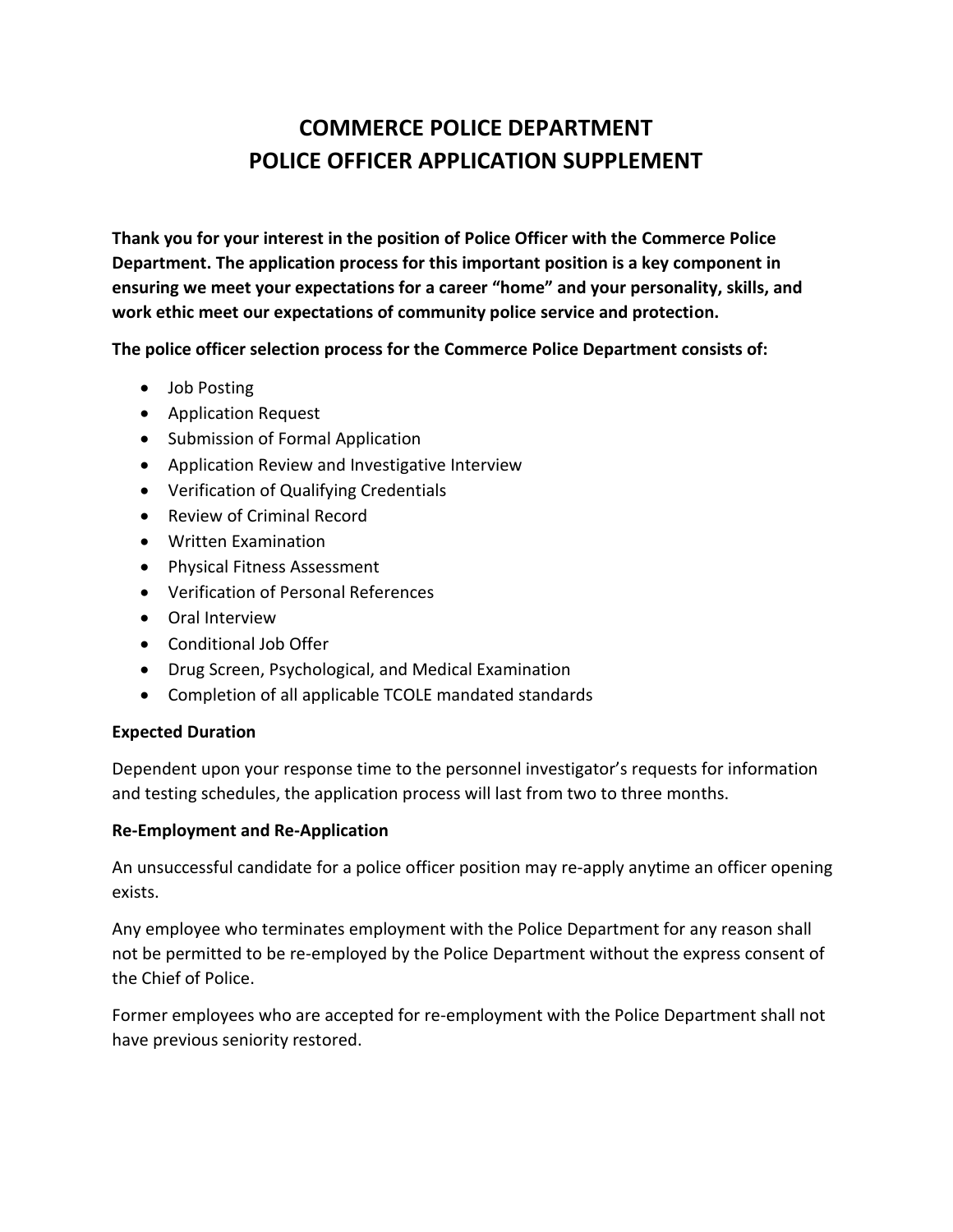

# **TEXAS COMMISSION ON LAW ENFORCEMENT OFFICER STANDARDS AND EDUCATION**

# **APPLICANT PERSONAL HISTORY STATEMENT**

| <b>NAME</b> |                               |
|-------------|-------------------------------|
|             |                               |
|             | <b>DATE ISSUED</b>            |
|             |                               |
|             | <b>COMPLETE AND RETURN BY</b> |
|             | I am applying for:            |
|             | <b>Peace Officer PID #</b>    |
|             | <b>County Jailer PID #</b>    |
|             | <b>Telecommunicator PID#</b>  |
|             | <b>Civilian Employment</b>    |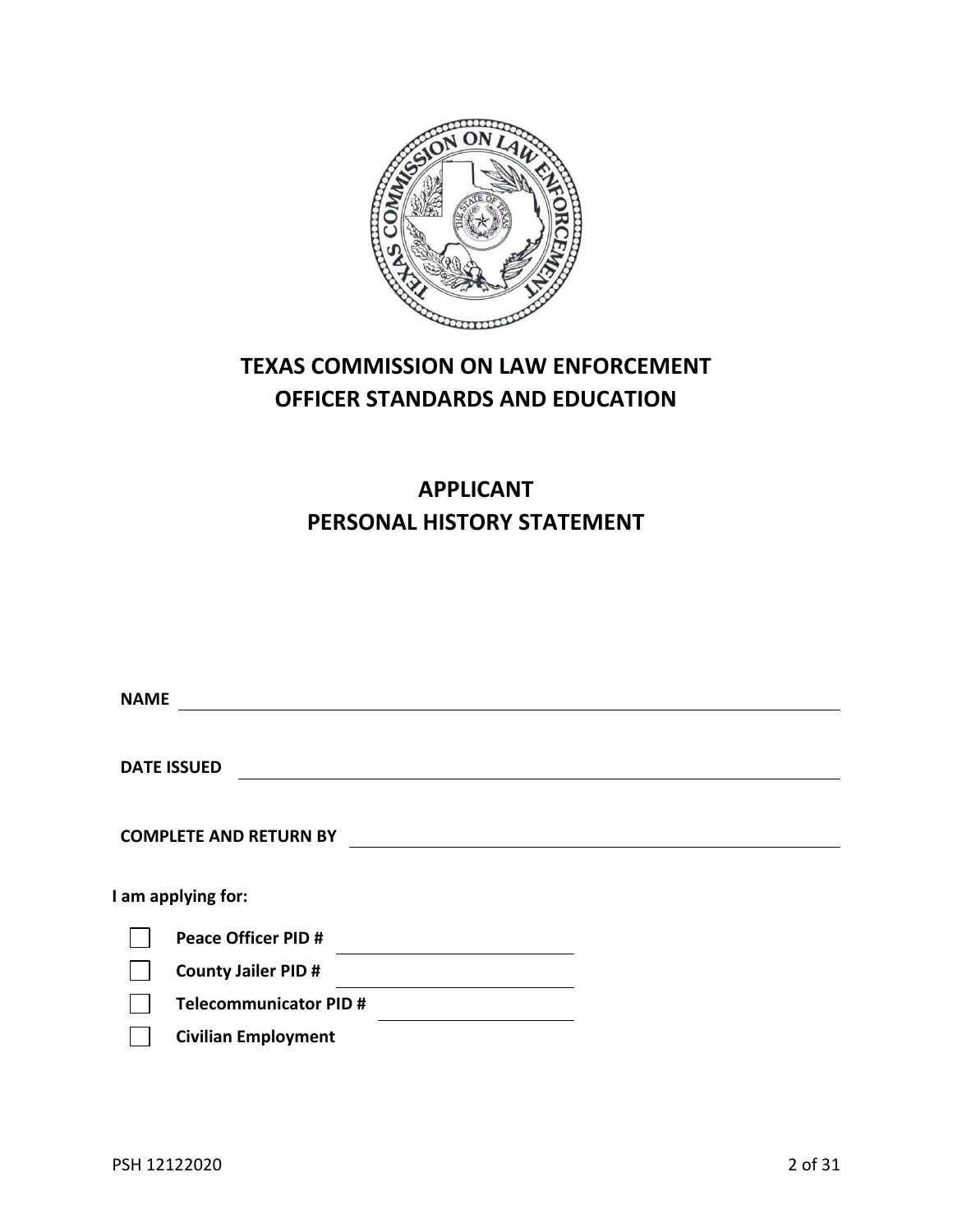#### **Personal History Statement Instructions**

Employees are exposed to confidential and law enforcement sensitive information. A thorough background investigation is required to properly evaluate the suitability of applicants for employment with the agency. Although it is an achievement to reach the background phase of the hiring process, this is still a competitive process and does not, in any way, guaranty selection.

These instructions are provided as a guide to assist you in properly completing your Personal History Statement. **It is essential that the information is accurate in all respects so please read all instructions carefully before proceeding.** The Personal History Statement will be used as a basis for a background investigation that will determine your eligibility for becoming an employee.

- 1. Your application must be printed legibly in **BLACK INK** by the applicant or typed. Answer all questions truthfully and accurately.
- 2. If a question is not applicable to you, enter **N/A** in the space provided. If you cannot obtain or remember certain information, indicate so in your response.
- 3. Avoid errors by reading directions carefully before making any entries on the form. Be sure your information is accurate and in proper sequence before you begin.
- 4. You are responsible for obtaining correct and full addresses. If you are not sure of an address, personally verify before making that entry on this history statement. Errors will not be viewed favorably. **ALL ADDRESSES MUST BE COMPLETE WITH ZIP CODES.**
- 5. If you need additional space for your answers, attach an additional sheet or sheets as needed. Be sure to indicate what question number and page this refers to.
- 6. An accurate and complete form will help expedite your investigation. **Omissions or falsification** will result in **disqualification**.
- 7. You are responsible for furnishing any changes and/or updating your application as needed, such as address changes or telephone changes in writing.
- 8. Any candidate submitting an incomplete application **WILL NOT BE CONSIDERED FOR EMPLOYMENT**. Your application **will be evaluated on completeness and neatness.**
- 9. All documents requested below must be submitted with the application (photocopies are acceptable in most cases).

 $\Box$  Copy of your Social Security card.

□ Original certified copy of your birth certificate. (No photo copy)

 $\Box$  Copy of your valid Texas driver license or a copy of another State's driver license. Applicant must possess a valid Texas driver license prior to being offered employment.

 $\Box$  Copy of your High School diploma or GED certificate.

 $\Box$  Sealed original certified copy of your college manuscript. (No photo copy)

 $\Box$  Photocopy of your college diploma.

 $\Box$  Copy of your Peace Officer Certificate from your police academy. (Peace Officer Applicants Only)

 $\Box$  Copy of your Texas peace officer license and all training certificates awarded to you. (Peace Officer Applicants Only)

 $\Box$  Copy of your DD-214 if applicable. Must possess honorable discharge.

 $\Box$  Original certified copy of your Naturalization papers, if applicable. (No photo copy)

 $\Box$  Copy of current proof of automobile liability insurance.

- 10. If you have any questions, please contact your assigned background investigator.
- 11. When submitting the completed documents, please place them in a sealed envelope marked Personal and Confidential to your assigned background investigator.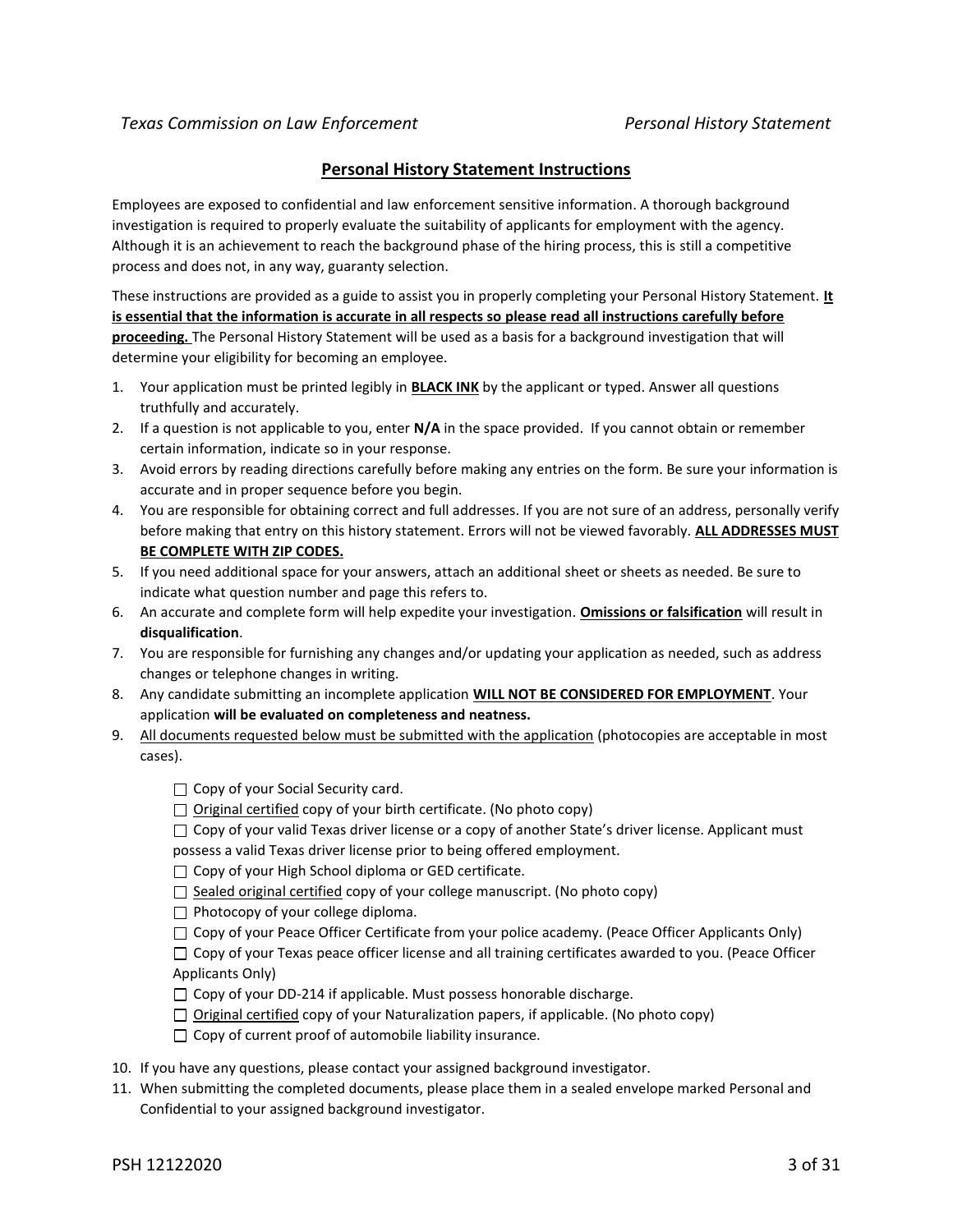#### **Applicant Qualification Section**

Before you begin to fill out this personal history statement, please ensure that you meet the following requirements. You must meet all five of these requirements to qualify for licensure as a peace officer or jailer in Texas.

| Initial: | I am a citizen of the United States of America. |
|----------|-------------------------------------------------|
|          |                                                 |

I have earned a high school diploma or a GED.

- I have never been convicted, plead guilty (nolo contendere), nor have I been on a court-ordered community service/probation or deferred adjudication for a Class A misdemeanor or a felony.
- During the last ten (10) years, I have not been convicted, plead guilty (nolo contendere) been on community service/probation or deferred adjudication for a Class B misdemeanor in this state, other state, or while serving in the military.
- I have never had a military court martial that resulted in a dishonorable or bad conduct discharge.

#### **DISQUALIFICATION**

There are very few automatic basis for rejection. Even issues of prior misconduct, employee terminations, and arrests are usually not, in and of themselves, automatically disqualifying. However, deliberate misstatements or omissions can and often will result in your application being rejected, regardless of the nature or reason for the misstatements/omissions. In fact, the number one reason individuals "fail" background investigations is because they deliberately withhold or misrepresent jobrelevant information from their prospective employer.

This personal history statement is a government document. Be truthful, as there are criminal consequences for lying on a government document.

If you need additional space for your answers, attach additional sheets as needed. Be sure to indicate which section, question number, and page this refers to.

#### **Disclosure of Medically Related Information**

In accordance with the U.S. Americans with Disabilities Act, at this stage of the hiring process, applicants are not expected or required to reveal any medical or other disability-related information about themselves in response to questions on this form, or to any other inquiry made prior to receiving a conditional offer of employment.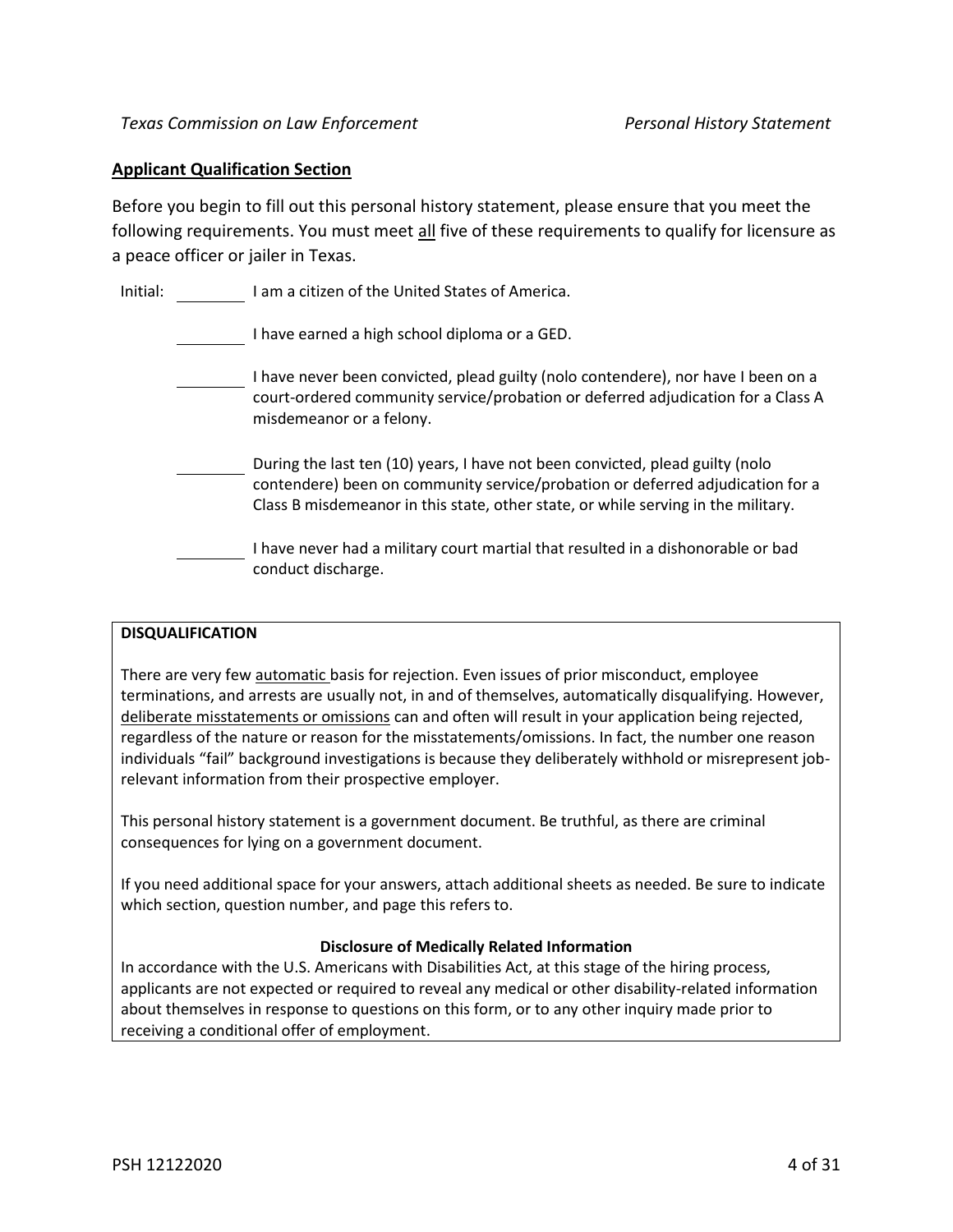#### **APPLICANT IDENTIFICATION**

#### INFORMATION PROVIDED IN THIS SECTION IS USED FOR IDENTIFICATION PURPOSES ONLY.

| Last Name                                     | First               | Middle                     | Maiden |
|-----------------------------------------------|---------------------|----------------------------|--------|
|                                               |                     |                            |        |
| <b>Street Address</b>                         |                     | Apt. No.                   |        |
|                                               |                     |                            |        |
| City                                          |                     | State & Zip Code           |        |
|                                               |                     |                            |        |
| Mailing Address (if different from residence) |                     | State & Zip Code           |        |
|                                               |                     |                            |        |
| Home Telephone No.                            | Work Telephone No.  | Cellular No. / Pager No.   |        |
|                                               |                     |                            |        |
| Date of Birth                                 | Social Security No. | Driver License No. & State |        |
|                                               |                     |                            |        |

Have you ever been known or gone by any other name excluding nick-names)? If yes, give details.

| Place of Birth (City, County, State, Country)                            |  |                                |            |  |
|--------------------------------------------------------------------------|--|--------------------------------|------------|--|
| Are you a U.S. Citizen by Birth?                                         |  | Are you a Naturalized Citizen? |            |  |
| Height<br>Weight                                                         |  | Eye Color                      | Hair Color |  |
| Scars, Tattoos (description and location) or other distinguishing marks: |  |                                |            |  |

Do you have a social networking, instant messaging, or other internet-based profile(s)? If yes, provide screen name(s), service provider(s).

List ALL of your E-Mail Addresses: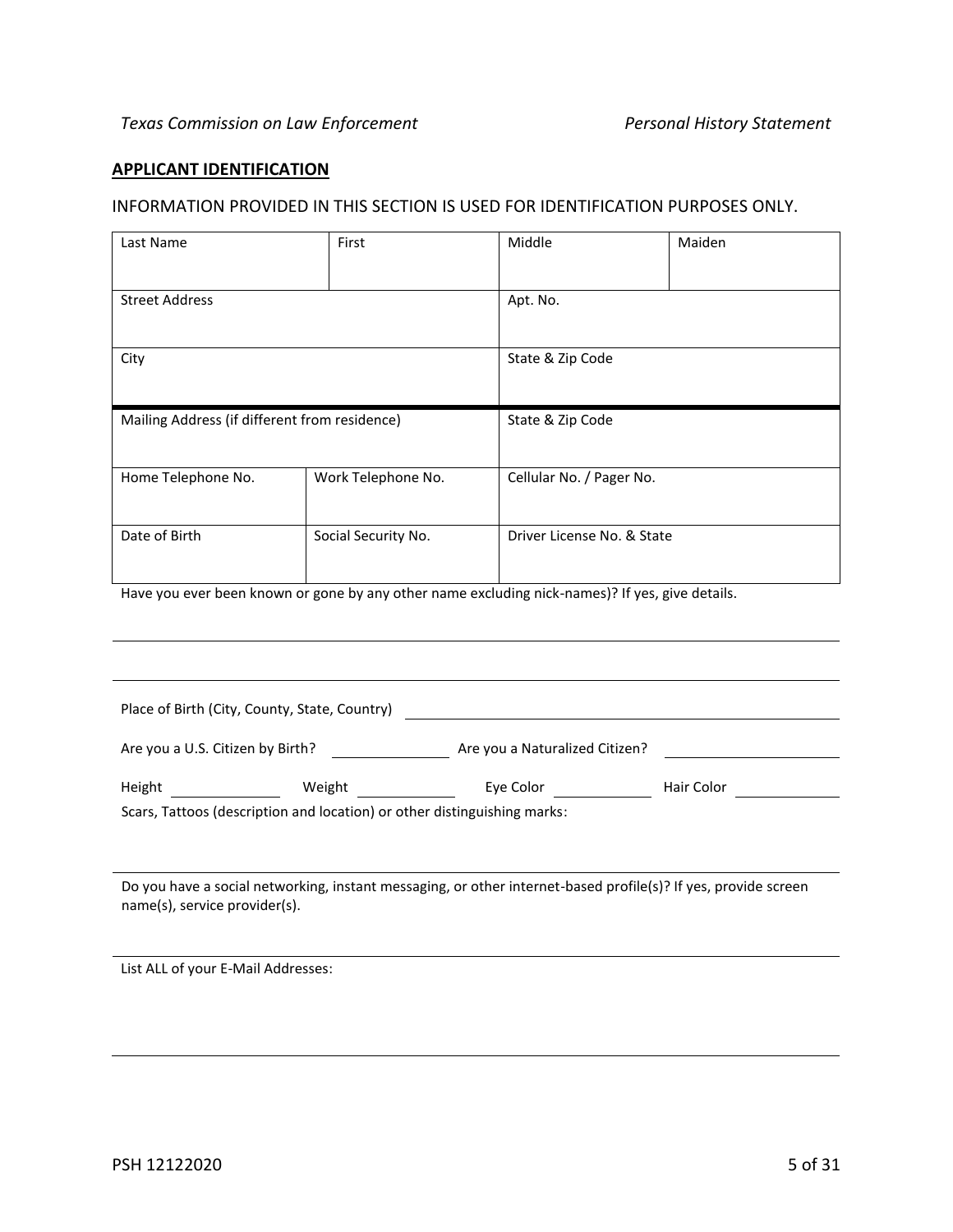# **MARITAL & FAMILY HISTORY**

| Single<br>Married                                                                                                                     | Engaged<br>Co-habiting                                                                                                                                                                                                                               |  |  |  |
|---------------------------------------------------------------------------------------------------------------------------------------|------------------------------------------------------------------------------------------------------------------------------------------------------------------------------------------------------------------------------------------------------|--|--|--|
| Spouse's/Co-habitant's name (include maiden name)                                                                                     |                                                                                                                                                                                                                                                      |  |  |  |
| Address                                                                                                                               |                                                                                                                                                                                                                                                      |  |  |  |
| Date of Birth<br><u> 1989 - Johann Barn, fransk politik (</u>                                                                         | Date of Marriage                                                                                                                                                                                                                                     |  |  |  |
| Employer(s)                                                                                                                           |                                                                                                                                                                                                                                                      |  |  |  |
| Employer & Address                                                                                                                    |                                                                                                                                                                                                                                                      |  |  |  |
| Home Telephone No.                                                                                                                    | Work Telephone No.                                                                                                                                                                                                                                   |  |  |  |
| Roommate(s) (do not include parents or co-habitants)                                                                                  |                                                                                                                                                                                                                                                      |  |  |  |
| Date(s) of birth                                                                                                                      | <u> 1989 - Johann Stoff, deutscher Stoffen und der Stoffen und der Stoffen und der Stoffen und der Stoffen und der</u>                                                                                                                               |  |  |  |
| If you have been separated, divorced, or widowed, provide details below:                                                              |                                                                                                                                                                                                                                                      |  |  |  |
| Date of Marriage                                                                                                                      | Date of Marriage<br><u> 1989 - Johann Stoff, deutscher Stoff</u>                                                                                                                                                                                     |  |  |  |
| City & State                                                                                                                          | City & State<br><u>and the state of the state of the state of the state of the state of the state of the state of the state of the state of the state of the state of the state of the state of the state of the state of the state of the state</u> |  |  |  |
| Separated<br>Date                                                                                                                     | Separated<br>Date                                                                                                                                                                                                                                    |  |  |  |
| Divorced<br>Date                                                                                                                      | Divorced<br>Date                                                                                                                                                                                                                                     |  |  |  |
| Widowed<br>Date                                                                                                                       | Widowed<br>Date                                                                                                                                                                                                                                      |  |  |  |
| Annulled<br>Date                                                                                                                      | Annulled<br>Date                                                                                                                                                                                                                                     |  |  |  |
| Court or State issued                                                                                                                 | Court or State issued                                                                                                                                                                                                                                |  |  |  |
| Ex-spouse's name                                                                                                                      | Ex-spouse's name                                                                                                                                                                                                                                     |  |  |  |
| Date of Birth<br><u> 1980 - Johann Barn, mars ann an t-Amhain Aonaich an t-Aonaich an t-Aonaich ann an t-Aonaich ann an t-Aonaich</u> | Date of Birth                                                                                                                                                                                                                                        |  |  |  |
| Telephone No.                                                                                                                         | Telephone No.                                                                                                                                                                                                                                        |  |  |  |
| Identify children related to you or your spouse (Natural, Step-Children, Adopted or Foster Children)                                  |                                                                                                                                                                                                                                                      |  |  |  |

| Relation | Name | Date of Birth   Address |  |
|----------|------|-------------------------|--|
|          |      |                         |  |
|          |      |                         |  |
|          |      |                         |  |
|          |      |                         |  |
|          |      |                         |  |
|          |      |                         |  |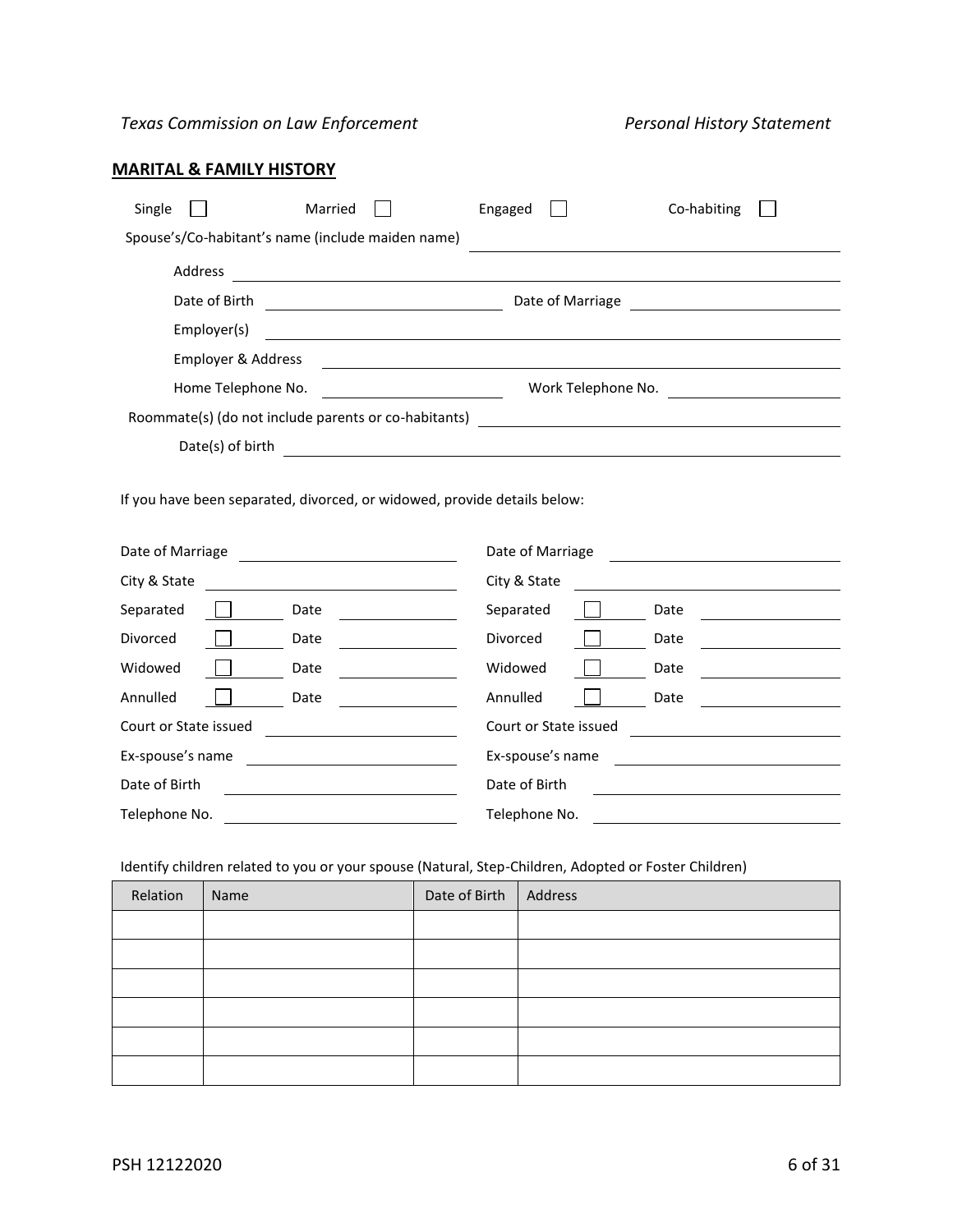Identify relatives in the following order: Father, Mother (include maiden name), step-parents (if any), brothers and sisters.

| Relationship | Name | Complete Address | <b>Phone Number</b> | DOB |
|--------------|------|------------------|---------------------|-----|
|              |      |                  |                     |     |
|              |      |                  |                     |     |
|              |      |                  |                     |     |
|              |      |                  |                     |     |
|              |      |                  |                     |     |
|              |      |                  |                     |     |
|              |      |                  |                     |     |
|              |      |                  |                     |     |
|              |      |                  |                     |     |

#### **RESIDENCES**

Identify all residences where you have lived in the last 10 years, **beginning with the most recent, including your present address**. List date by month/year. Include military assignments. (**No TDY's**)

| From | ${\bf To}$ | <b>Address</b> | City | <b>State &amp; Zip Code</b> |
|------|------------|----------------|------|-----------------------------|
|      |            |                |      |                             |
|      |            |                |      |                             |
|      |            |                |      |                             |
|      |            |                |      |                             |
|      |            |                |      |                             |
|      |            |                |      |                             |
|      |            |                |      |                             |
|      |            |                |      |                             |
|      |            |                |      |                             |
|      |            |                |      |                             |
|      |            |                |      |                             |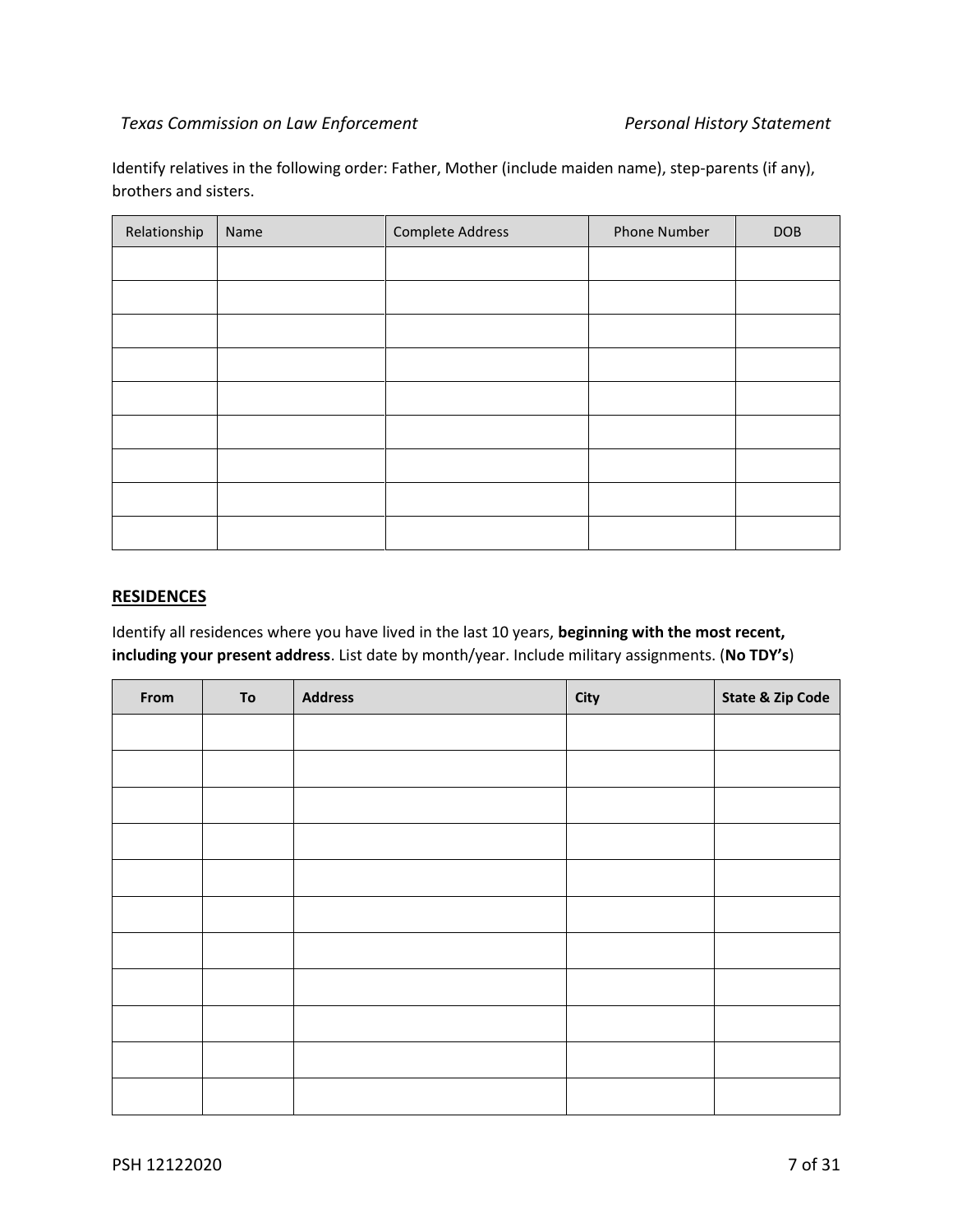# **PERSONAL REFERENCES**

List five (5) persons who know you well enough to provide current information about you. Do not list relatives, former or present employers, or supervisors.

| Name                                                                                                                             | <b>Years Known</b>                                                            |
|----------------------------------------------------------------------------------------------------------------------------------|-------------------------------------------------------------------------------|
| Address                                                                                                                          |                                                                               |
| Home Telephone<br><u> 1980 - Johann Barbara, martx</u>                                                                           | Alternate Telephone                                                           |
| Nature of Relationship<br><u> 1980 - Johann Barbara, martxa alemaniar a</u>                                                      |                                                                               |
| Name<br><u> 1980 - Johann Stoff, deutscher Stoffen und der Stoffen und der Stoffen und der Stoffen und der Stoffen und de</u>    | Years Known                                                                   |
| Address                                                                                                                          |                                                                               |
| Home Telephone                                                                                                                   | Alternate Telephone<br><u> 1980 - Jan Barnett, fransk politiker (d. 1980)</u> |
| Nature of Relationship<br><u> 1989 - Johann Stoff, Amerikaansk politiker (</u>                                                   |                                                                               |
| Name<br><u> 1980 - Johann Stoff, deutscher Stoffen und der Stoffen und der Stoffen und der Stoffen und der Stoffen und d</u>     | Years Known                                                                   |
| Address                                                                                                                          |                                                                               |
| Home Telephone<br>Alternate Telephone                                                                                            |                                                                               |
| Nature of Relationship<br><u> 1989 - Johann Barbara, martin amerikan ba</u>                                                      |                                                                               |
| Name<br><u> 1989 - Johann John Stein, fransk politik (</u>                                                                       | Years Known                                                                   |
| Address<br><u> 1980 - Johann Stoff, deutscher Stoffen und der Stoffen und der Stoffen und der Stoffen und der Stoffen und de</u> |                                                                               |
| Home Telephone<br><u> 1990 - Johann Barbara, martin a</u>                                                                        | Alternate Telephone                                                           |
| Nature of Relationship                                                                                                           |                                                                               |
| Name<br><u> 1989 - Johann Barn, mars ann an t-Amhain an t-Amhain an t-Amhain an t-Amhain an t-Amhain an t-Amhain an t-Amh</u>    | Years Known                                                                   |
| Address                                                                                                                          |                                                                               |
| Home Telephone                                                                                                                   | Alternate Telephone                                                           |
| Nature of Relationship                                                                                                           |                                                                               |
| Identify below any employees of the Texas Commission of Law Enforcement with whom you are acquainted:                            |                                                                               |
|                                                                                                                                  |                                                                               |
|                                                                                                                                  |                                                                               |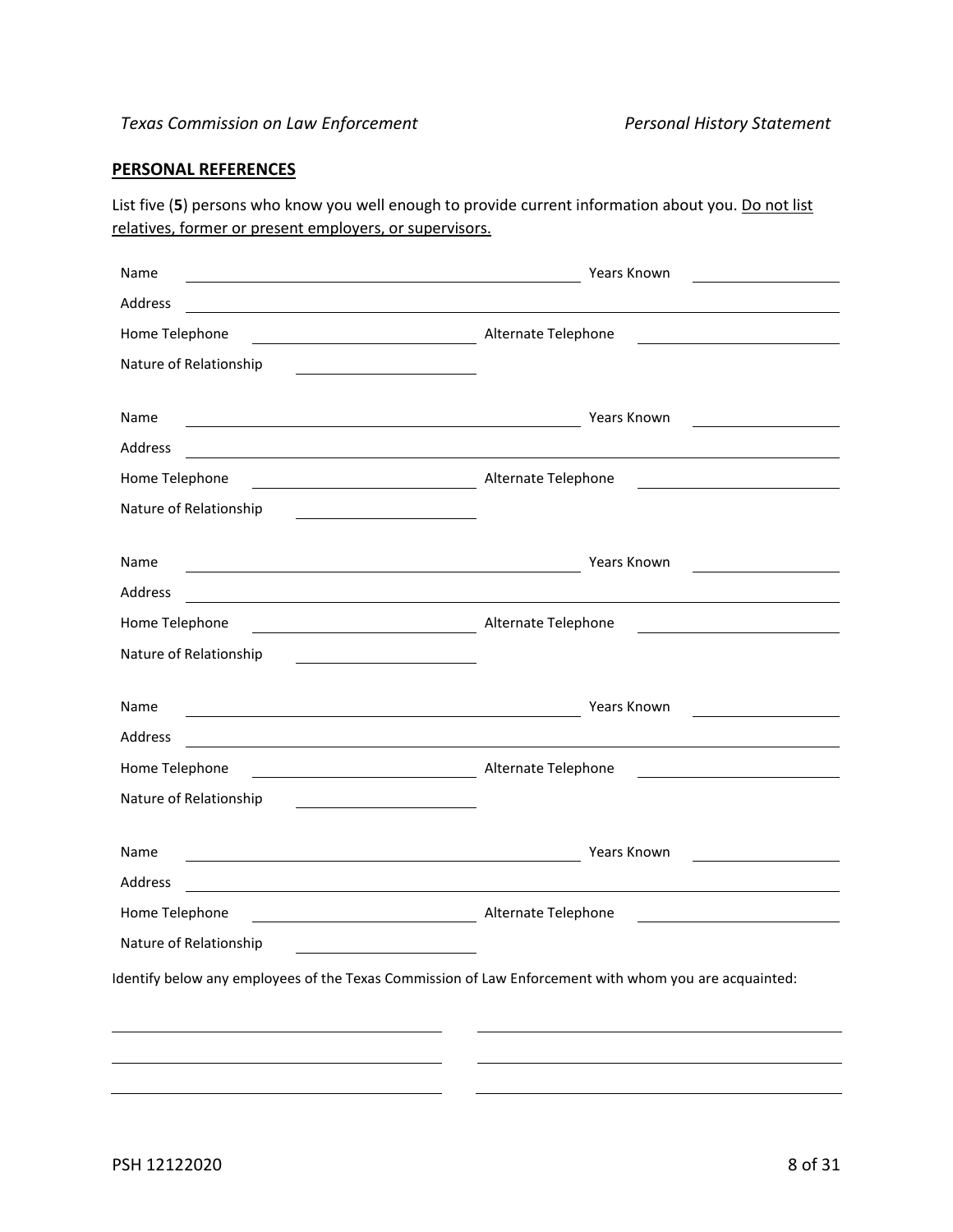#### **TRAFFIC RECORD**

### Identify all vehicles that you currently own or operate:

| Year | Make | Model | Color | License Plate No. | Owner |
|------|------|-------|-------|-------------------|-------|
|      |      |       |       |                   |       |
|      |      |       |       |                   |       |
|      |      |       |       |                   |       |

| Please list your current automobile insurance carrier:                           | Expires: |             |  |  |
|----------------------------------------------------------------------------------|----------|-------------|--|--|
| Have you ever possessed a driver's license issued by any state other than Texas? | Yes      | No          |  |  |
| Driver's License No.                                                             | State    | Date Issued |  |  |
| Driver's License No.                                                             | State    | Date Issued |  |  |
| Have you ever had your driver's license suspended or revoked?                    | Yes      | No          |  |  |
| If yes, give reason, date and length of suspension:                              |          |             |  |  |

# Identify all motor vehicle accidents you have been involved in during the last 10 years.

| Date | Location (City & State) | Police Report       | Cause of Accident (e.g., ran red light, failed to control speed) |
|------|-------------------------|---------------------|------------------------------------------------------------------|
|      |                         | $\Box$ Y / $\Box$ N |                                                                  |
|      |                         | $\Box$ Y / $\Box$ N |                                                                  |
|      |                         | $\Box Y/\Box N$     |                                                                  |
|      |                         | $\Box$ Y/ $\Box$ N  |                                                                  |

# Identify all traffic citations you have received within the last 10 years, excluding parking tickets:

| Month/Year | Violation | City & State | Disposition (e.g., defensive driving, dismissed) |
|------------|-----------|--------------|--------------------------------------------------|
|            |           |              |                                                  |
|            |           |              |                                                  |
|            |           |              |                                                  |
|            |           |              |                                                  |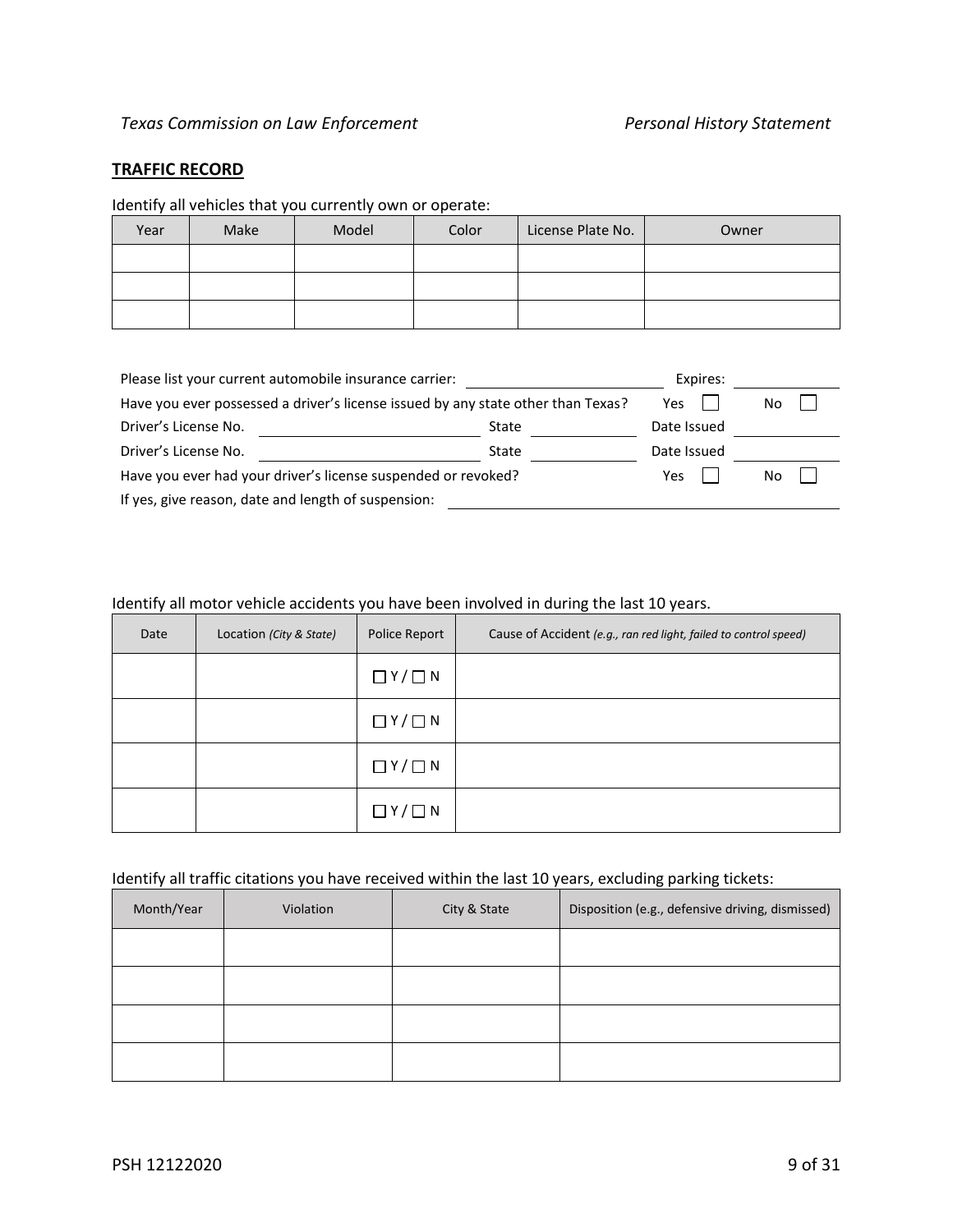#### **ARRESTS, DETENTIONS, AND LITIGATION**

Have you ever been arrested or detained by law enforcement?  $(\Box Y/\Box N)$  If yes, complete the following table

| Agency | Offense | Date | Location (City & State) | Outcome |
|--------|---------|------|-------------------------|---------|
|        |         |      |                         |         |
|        |         |      |                         |         |
|        |         |      |                         |         |
|        |         |      |                         |         |
|        |         |      |                         |         |

Have you **ever** committed an act of family violence? ("Family violence" means an act by a member of a family or household against another member of the family or household that is intended to result in physical harm, bodily injury, assault or sexual assault that is a threat that reasonably places the member in fear or imminent physical harm, bodily injury, assault, or sexual assault, but does not include defensive measures to protect oneself.) (Texas Family Code Section 71.004) If yes, explain:

Have you **ever** assaulted another person since the age of seventeen (17)? ("Assault" means to cause bodily injury to another, threaten another with imminent bodily injury, or to cause physical contact with another when the person knows or should reasonably believe that the other will regard the contact as offensive or provocative.) (Texas penal Code Section 22.01) If yes, explain:

Have you **ever** been considered or named a suspect in a criminal investigation or criminal offense? If yes, explain:

Have you ever been a party to a civil suit or action? If yes, explain:

Have you ever been involved in any incident (do not include vehicular accidents) in which a police report was made or law enforcement called? If yes, explain:

Other than crimes that would have been sealed by juvenile records, have you ever committed – or assisted another person in the commission of – a felony crime, serious misdemeanor, or a crime involving moral turpitude that went undetected or unreported to law enforcement? If yes, explain:

Do you anticipate being sued or named in any type of lawsuit or proceeding?  $\Box$  Yes  $\Box$  No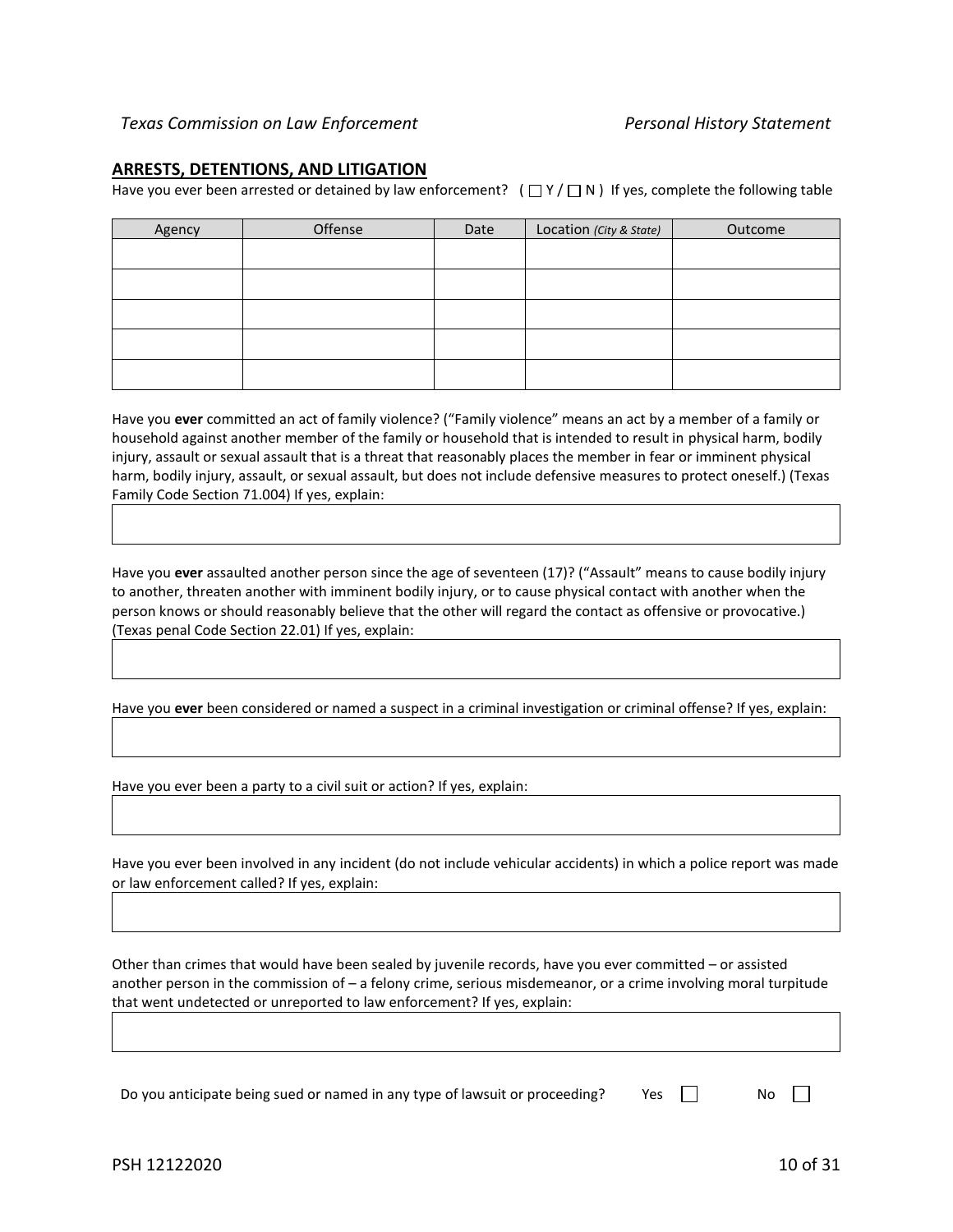### **FAMILY AND RELATIVES' ARRESTS**

Have members of your immediate family or close relatives ever been arrested?<br>No  $\Box$  If yes, complete the following table: y<br>If yes, complete the following table:

| נ כט<br>טוי         |                | If yes, complete the following table. |      |        |
|---------------------|----------------|---------------------------------------|------|--------|
| Name & Relationship | Charge/Offense | Outcome                               | Year | Agency |
|                     |                |                                       |      |        |
|                     |                |                                       |      |        |
|                     |                |                                       |      |        |
|                     |                |                                       |      |        |
|                     |                |                                       |      |        |

# **FINANCIAL HISTORY**

| Your current net monthly income                        | Spouse's current net monthly income |           |  |  |
|--------------------------------------------------------|-------------------------------------|-----------|--|--|
| Source                                                 | Amount                              | Frequency |  |  |
|                                                        |                                     |           |  |  |
|                                                        |                                     |           |  |  |
|                                                        |                                     |           |  |  |
|                                                        |                                     |           |  |  |
|                                                        |                                     |           |  |  |
|                                                        |                                     |           |  |  |
| Do you have any accounts with a financial institution? | Yes<br>No                           |           |  |  |
| Name(s) of financial institution(s)                    |                                     |           |  |  |
| Type(s) of account(s)                                  |                                     |           |  |  |

Identify any person or entity to whom you are indebted and the extent of your indebtedness. Include mortgages, vehicle payments, charge accounts, credit cards, loans, child support payments, and any other debts or payments.

| Name of Creditor (e.g., Sears, Citi financial) | Type of Debt (e.g., student loan, automobile) | $\overline{\phantom{a}}$<br><b>Monthly Payment</b> | $\overline{\phantom{a}}$<br>Approx. Balance |
|------------------------------------------------|-----------------------------------------------|----------------------------------------------------|---------------------------------------------|
|                                                |                                               |                                                    |                                             |
|                                                |                                               |                                                    |                                             |
|                                                |                                               |                                                    |                                             |
|                                                |                                               |                                                    |                                             |
|                                                |                                               |                                                    |                                             |
|                                                |                                               |                                                    |                                             |
|                                                |                                               |                                                    |                                             |
|                                                |                                               |                                                    |                                             |
|                                                |                                               |                                                    |                                             |
|                                                |                                               |                                                    |                                             |
|                                                |                                               |                                                    |                                             |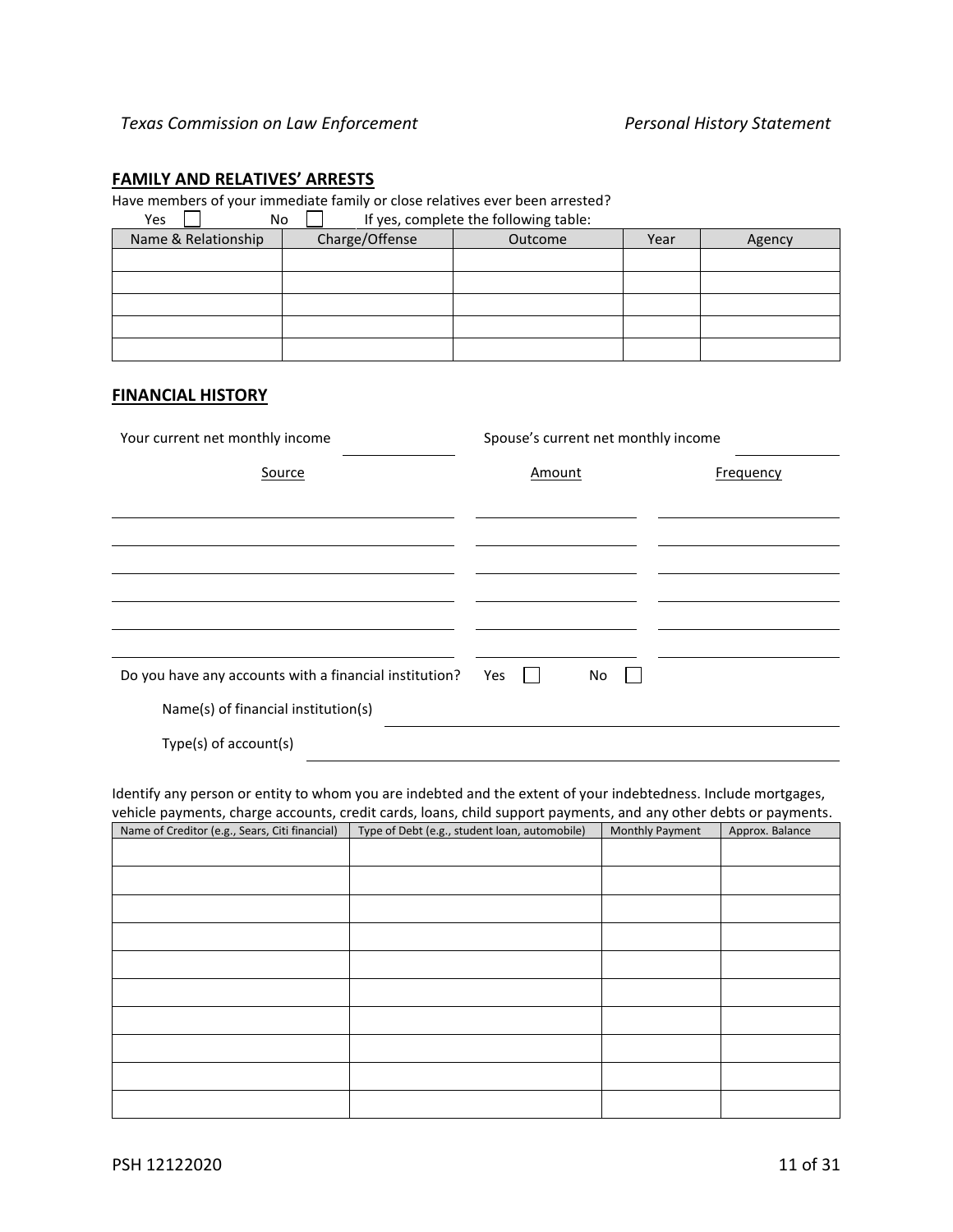# **CREDIT INFORMATION**

| Have you ever filed bankruptcy personally or on behalf of a business?                             |     |  | No |  |
|---------------------------------------------------------------------------------------------------|-----|--|----|--|
| If "Yes" to above, indicate type:                                                                 |     |  |    |  |
| Have you ever had any personal or real property repossessed or foreclosed?                        | Yes |  | No |  |
| Have you ever failed to pay Federal, state or other taxes?                                        | Yes |  | No |  |
| Have you ever failed to file a tax return, when required by law?                                  | Yes |  | No |  |
| Have you ever had a lien placed against your property for failing to pay taxes or other debts?    | Yes |  | No |  |
| Have you ever had a judgment entered against you?                                                 | Yes |  | No |  |
| Have you ever defaulted on any type of loan?                                                      | Yes |  | No |  |
| Have you ever had bills or debts turned over to a collection agency?                              |     |  | No |  |
| Have you ever had any credit account suspended, charged off, or cancelled for failure to pay?     |     |  | No |  |
| Have you ever written a check that was later returned for Non-Sufficient Funds (NSF)?             | Yes |  | No |  |
| Have you ever been delinquent on court-imposed alimony or child support payments?                 | Yes |  | No |  |
| Have you ever been disciplined regarding the use of a travel/credit card provided by an employer? |     |  | No |  |
| Are you currently more than sixty (60) days delinguent on any debts?                              | Yes |  | No |  |
| Have you ever applied for unemployment compensation?<br>No<br>When?<br>Yes                        |     |  |    |  |
| Have you ever received unemployment compensation?<br>Yes<br>When?<br>No                           |     |  |    |  |

# Identify any person to which you are **more than 30 days late** in paying. Include mortgages, vehicle payments, charge accounts, credit cards, loans, child support payments, and any other debts or payments.

| Name of Creditor (e.g., Sears, Citi financial) | Type of Debt (e.g., student loan, automobile) | Number of Days Late | Reason |
|------------------------------------------------|-----------------------------------------------|---------------------|--------|
|                                                |                                               |                     |        |
|                                                |                                               |                     |        |
|                                                |                                               |                     |        |
|                                                |                                               |                     |        |
|                                                |                                               |                     |        |
|                                                |                                               |                     |        |
|                                                |                                               |                     |        |
|                                                |                                               |                     |        |
|                                                |                                               |                     |        |
|                                                |                                               |                     |        |
|                                                |                                               |                     |        |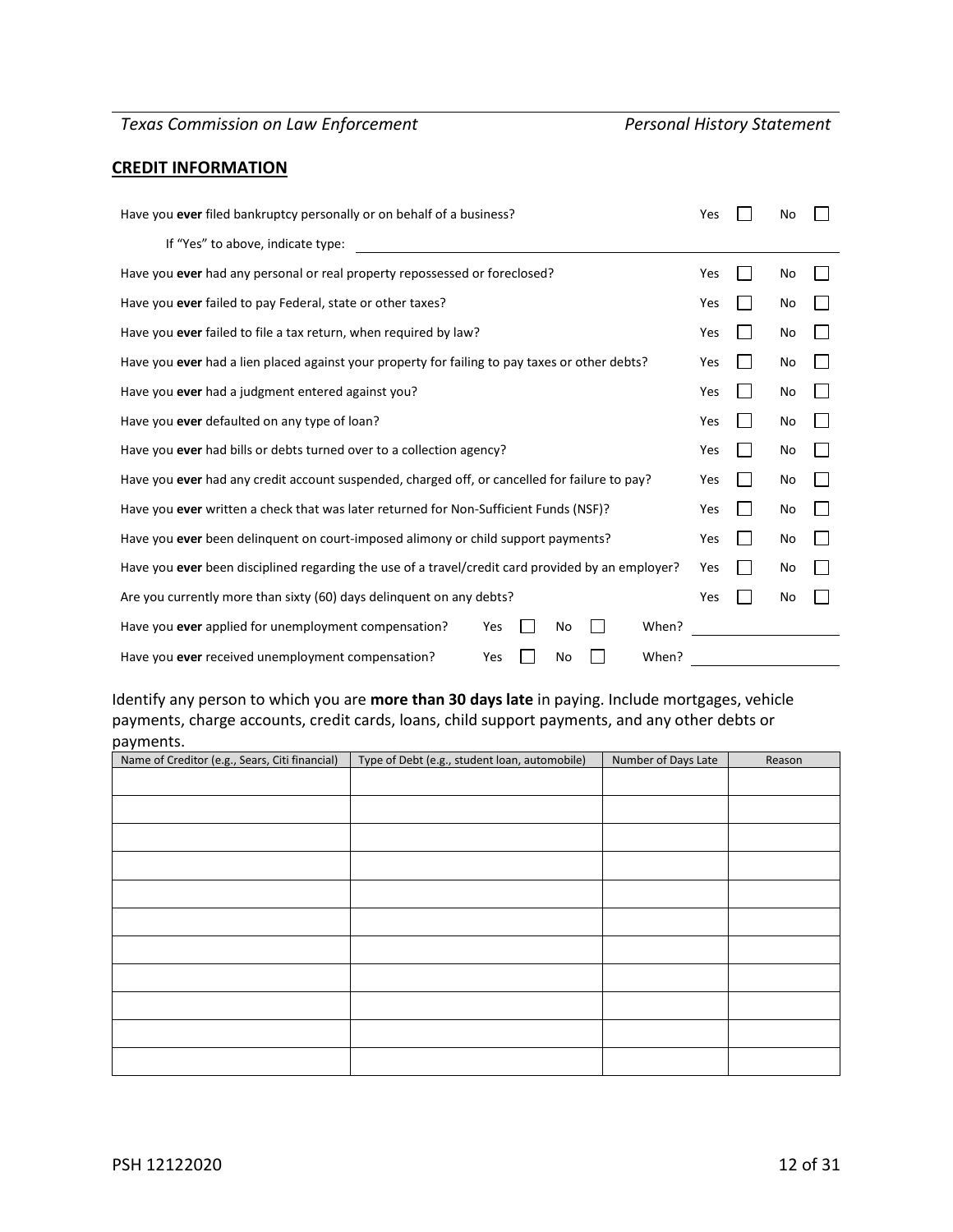### **EMPLOYMENT HISTORY**

Beginning with your present or most recent job, list all employment since the age of seventeen (17). Include full-time, part-time, temporary, seasonal, military assignments, or unpaid internships, plus all periods of unemployment.

| If you are currently employed, may we contact your present employer? |                                       | Yes | No              |
|----------------------------------------------------------------------|---------------------------------------|-----|-----------------|
| 1. Employer                                                          | From                                  |     | $\overline{10}$ |
| Address                                                              |                                       |     |                 |
| Telephone No.<br><u> 1980 - Jan Barbara (j. 1980)</u>                |                                       |     |                 |
| Job Title<br><u> 1989 - Johann Barbara, martin amerikan ba</u>       |                                       |     |                 |
| Work Schedule                                                        |                                       |     |                 |
| Name of Supervisor                                                   | <b>Supervisor Contact Information</b> |     |                 |
| Name of co-worker                                                    | Co-worker contact information         |     |                 |
| Duties & Responsibilities:                                           |                                       |     |                 |

Identify any disciplinary actions you received:

| Was there an employment period between previous employment and the one listed above? | Yes II | No $\Box$ |  |
|--------------------------------------------------------------------------------------|--------|-----------|--|
| If yes, provide dates and explain:                                                   |        |           |  |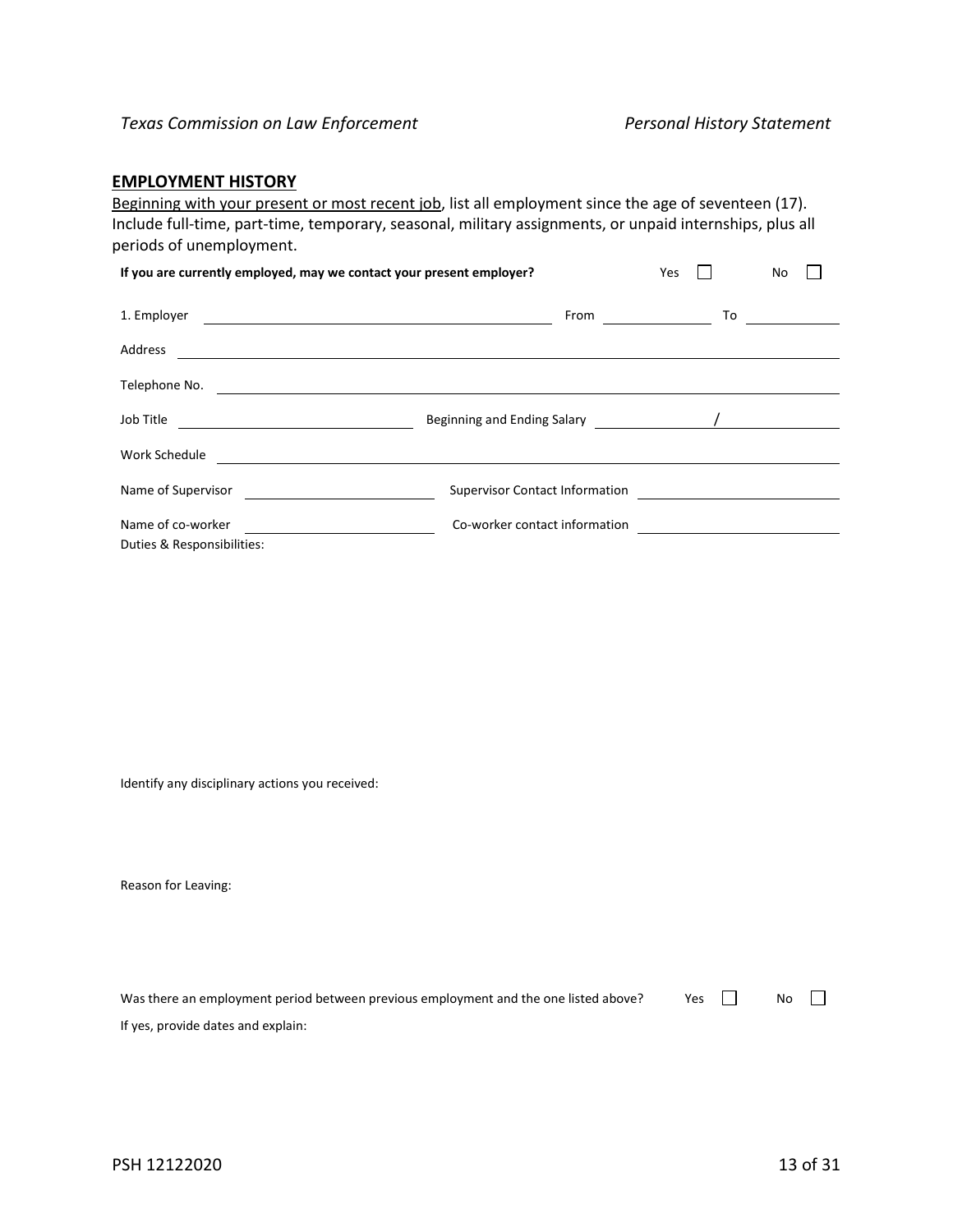| 2. Employer        | From                                  | To |
|--------------------|---------------------------------------|----|
| Address            |                                       |    |
| Telephone No.      |                                       |    |
| Job Title          |                                       |    |
| Work Schedule      |                                       |    |
| Name of Supervisor | <b>Supervisor Contact Information</b> |    |
| Name of co-worker  | Co-worker contact information         |    |
| Duties:            |                                       |    |

Identify any disciplinary actions you received:

| Was there an employment period between previous employment and the one listed above? | Yes In | No |  |
|--------------------------------------------------------------------------------------|--------|----|--|
| If yes, provide dates and explain:                                                   |        |    |  |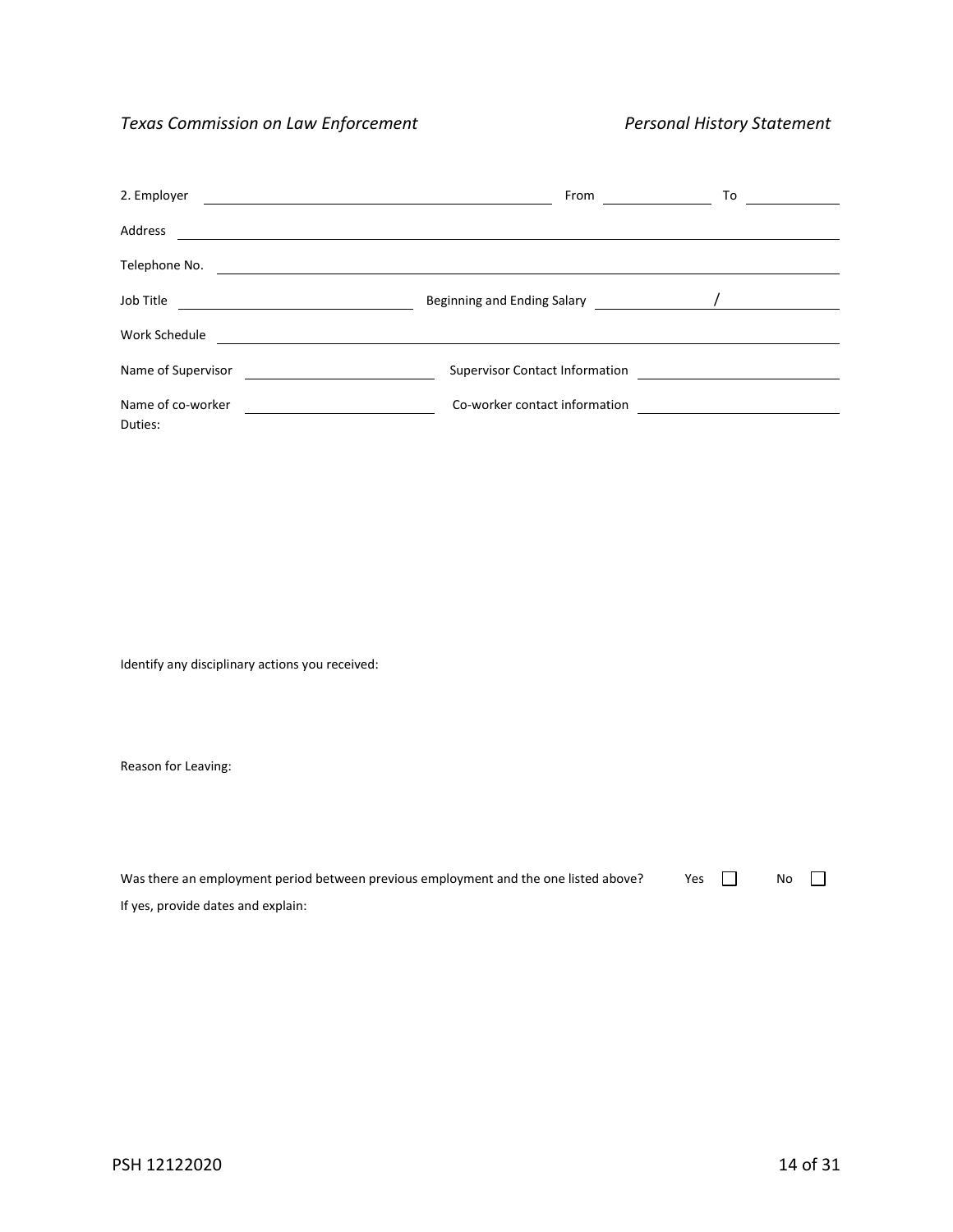| 3. Employer        | From<br><u> 1989 - Johann Stoff, amerikansk politiker (* 1908)</u> | To |
|--------------------|--------------------------------------------------------------------|----|
| Address            |                                                                    |    |
| Telephone No.      |                                                                    |    |
| Job Title          |                                                                    |    |
| Work Schedule      |                                                                    |    |
| Name of Supervisor | <b>Supervisor Contact Information</b>                              |    |
| Name of co-worker  | Co-worker contact information                                      |    |
| Duties:            |                                                                    |    |

Identify any disciplinary actions you received:

| Was there an employment period between previous employment and the one listed above? | Yes In | No |  |
|--------------------------------------------------------------------------------------|--------|----|--|
| If yes, provide dates and explain:                                                   |        |    |  |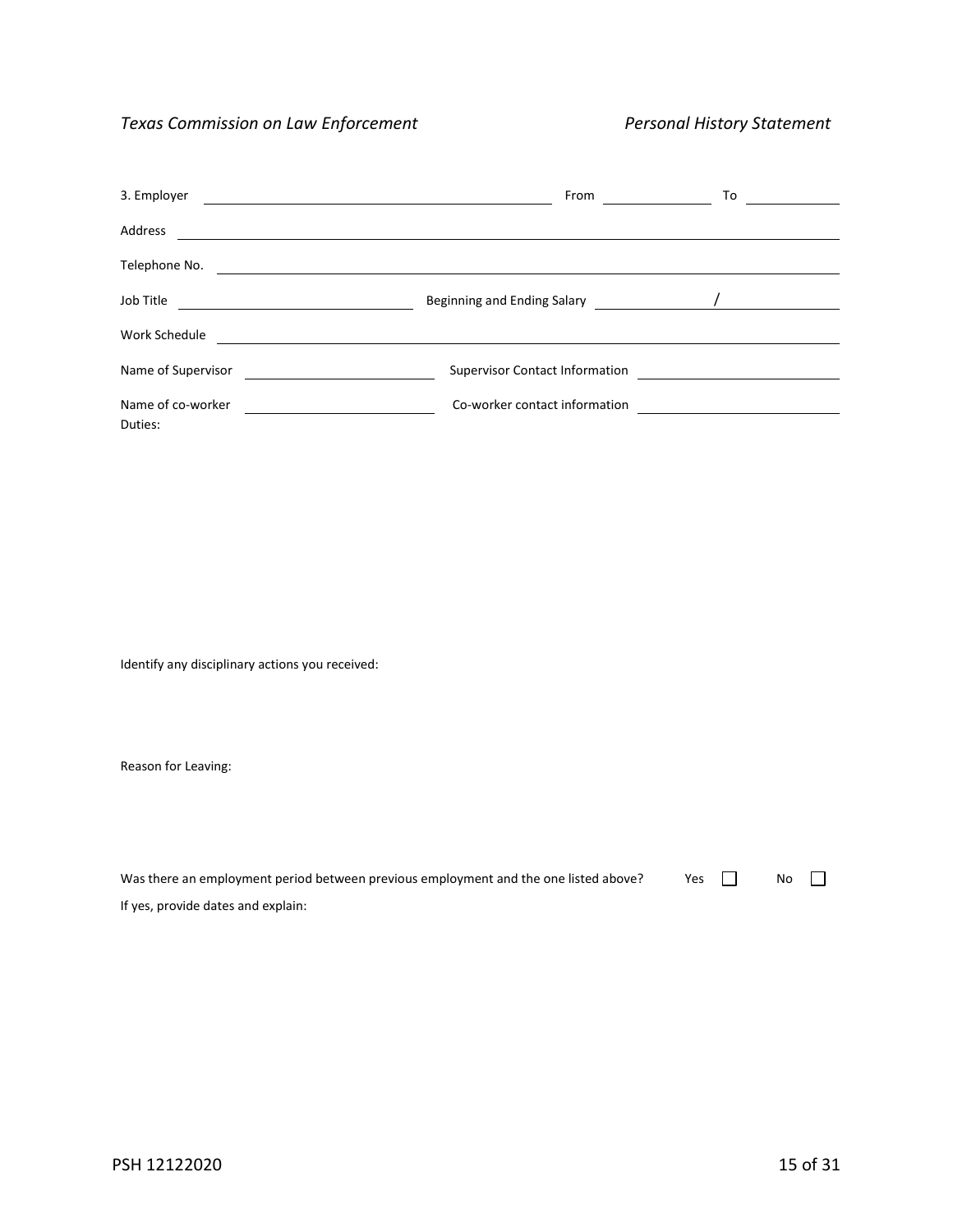| 4. Employer        | From                                  | To |
|--------------------|---------------------------------------|----|
| Address            |                                       |    |
| Telephone No.      |                                       |    |
| Job Title          |                                       |    |
| Work Schedule      |                                       |    |
| Name of Supervisor | <b>Supervisor Contact Information</b> |    |
| Name of co-worker  | Co-worker contact information         |    |
| Duties:            |                                       |    |

Identify any disciplinary actions you received:

| Was there an employment period between previous employment and the one listed above? | Yes In | No |  |
|--------------------------------------------------------------------------------------|--------|----|--|
| If yes, provide dates and explain:                                                   |        |    |  |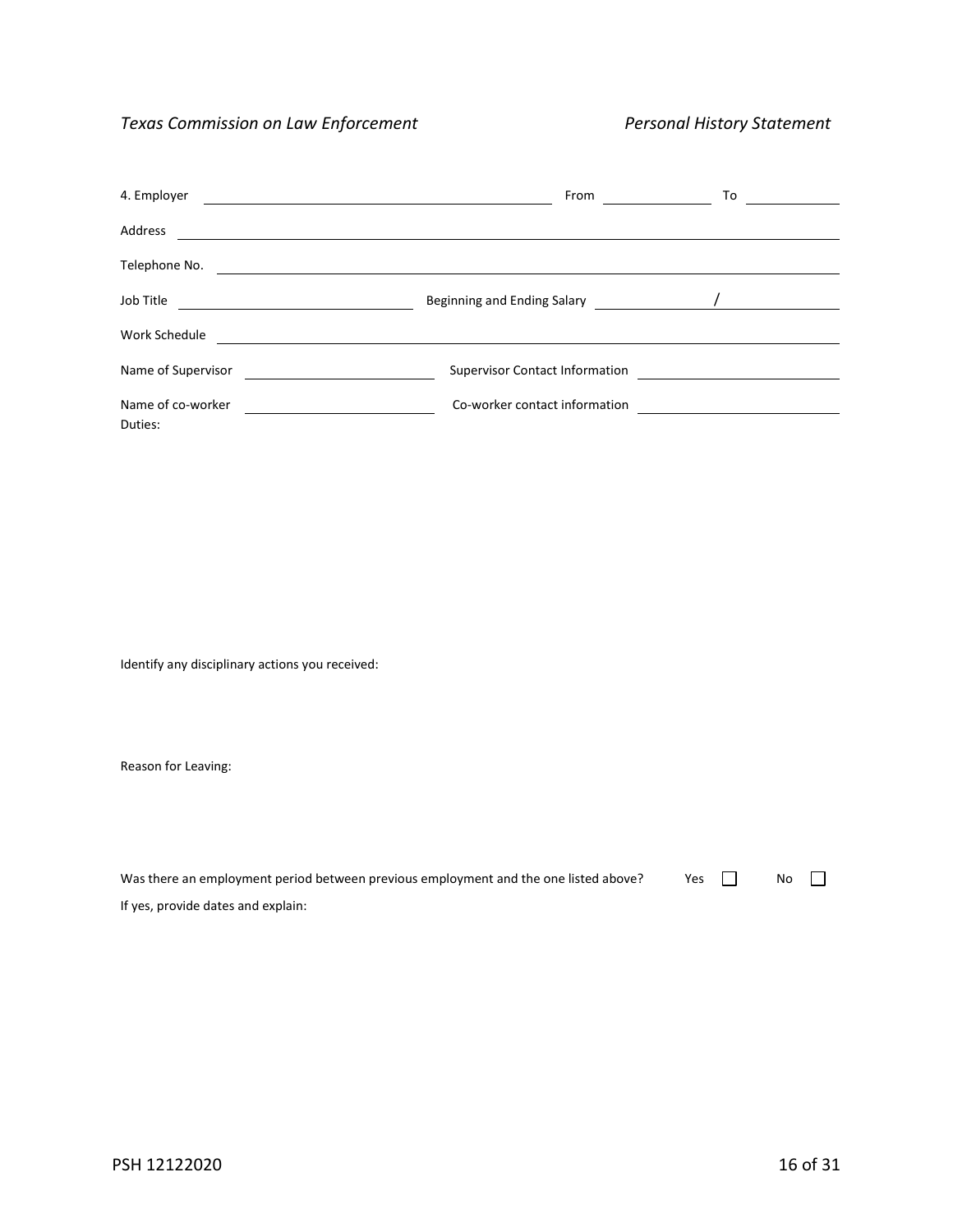| 5. Employer        | From                                  | To |
|--------------------|---------------------------------------|----|
| Address            |                                       |    |
| Telephone No.      |                                       |    |
| Job Title          |                                       |    |
| Work Schedule      |                                       |    |
| Name of Supervisor | <b>Supervisor Contact Information</b> |    |
| Name of co-worker  | Co-worker contact information         |    |
| Duties:            |                                       |    |

Identify any disciplinary actions you received:

| Was there an employment period between previous employment and the one listed above? | Yes In | No |  |
|--------------------------------------------------------------------------------------|--------|----|--|
| If yes, provide dates and explain:                                                   |        |    |  |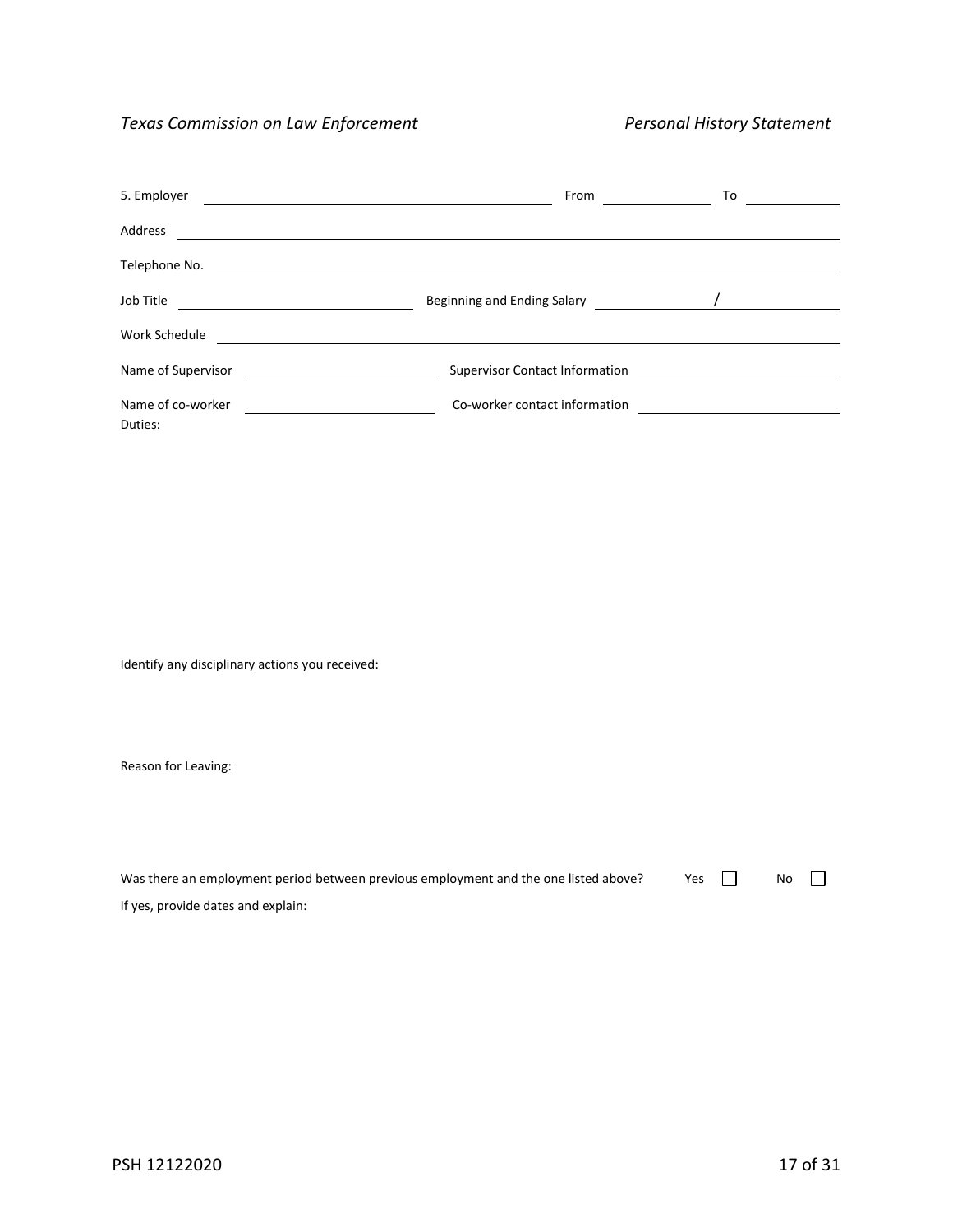| 6. Employer        | From                                  | To |
|--------------------|---------------------------------------|----|
| Address            |                                       |    |
| Telephone No.      |                                       |    |
| Job Title          |                                       |    |
| Work Schedule      |                                       |    |
| Name of Supervisor | <b>Supervisor Contact Information</b> |    |
| Name of co-worker  | Co-worker contact information         |    |
| Duties:            |                                       |    |

Identify any disciplinary actions you received:

| Was there an employment period between previous employment and the one listed above? | Yes In | No |  |
|--------------------------------------------------------------------------------------|--------|----|--|
| If yes, provide dates and explain:                                                   |        |    |  |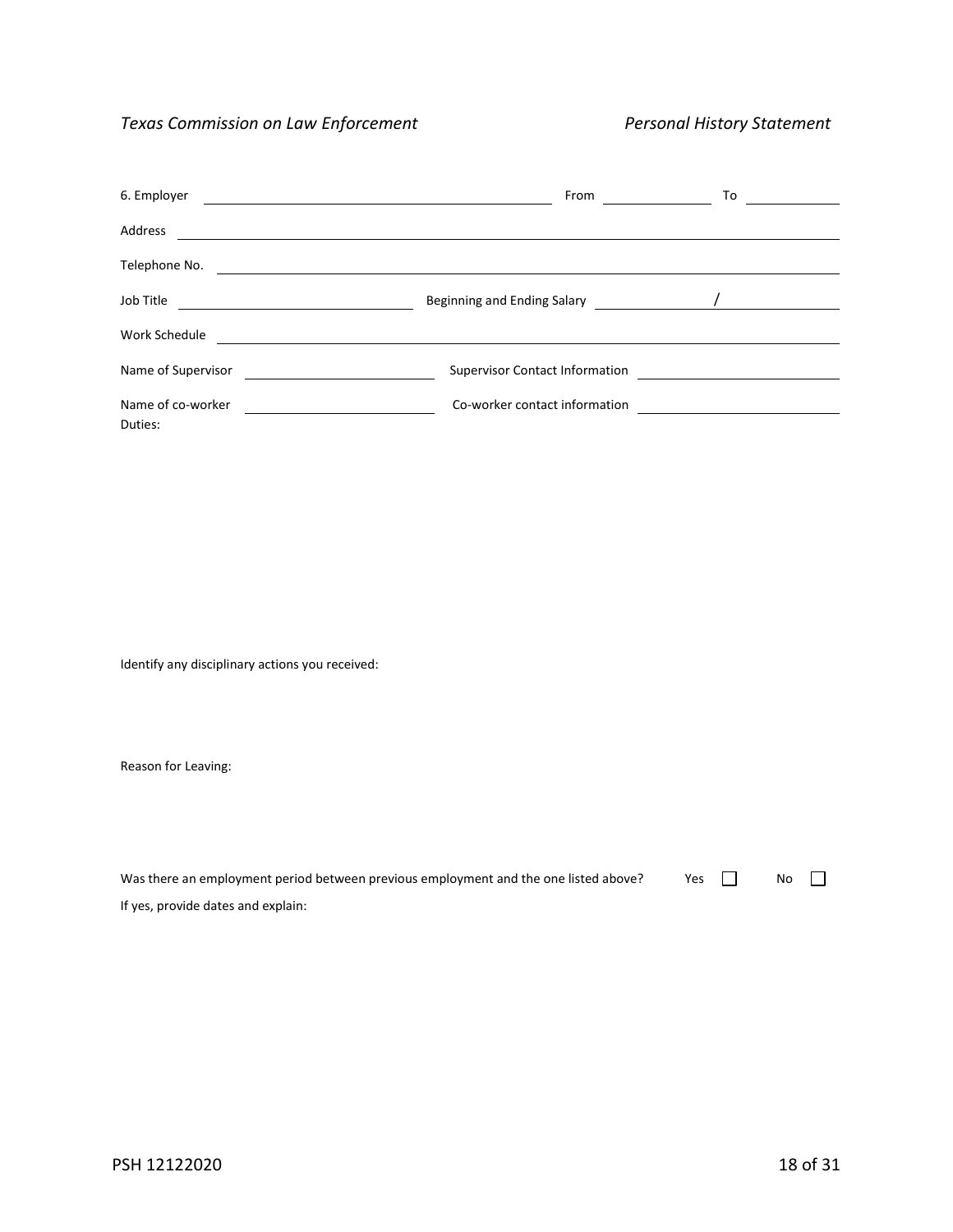| 7. Employer        | From<br><u> 1989 - Jan Salaman Salaman (j. 1989)</u> | To |
|--------------------|------------------------------------------------------|----|
| Address            |                                                      |    |
| Telephone No.      |                                                      |    |
| Job Title          |                                                      |    |
| Work Schedule      |                                                      |    |
| Name of Supervisor | <b>Supervisor Contact Information</b>                |    |
| Name of co-worker  | Co-worker contact information                        |    |
| Duties:            |                                                      |    |

Identify any disciplinary actions you received:

| Was there an employment period between previous employment and the one listed above? | Yes In | No |  |
|--------------------------------------------------------------------------------------|--------|----|--|
| If yes, provide dates and explain:                                                   |        |    |  |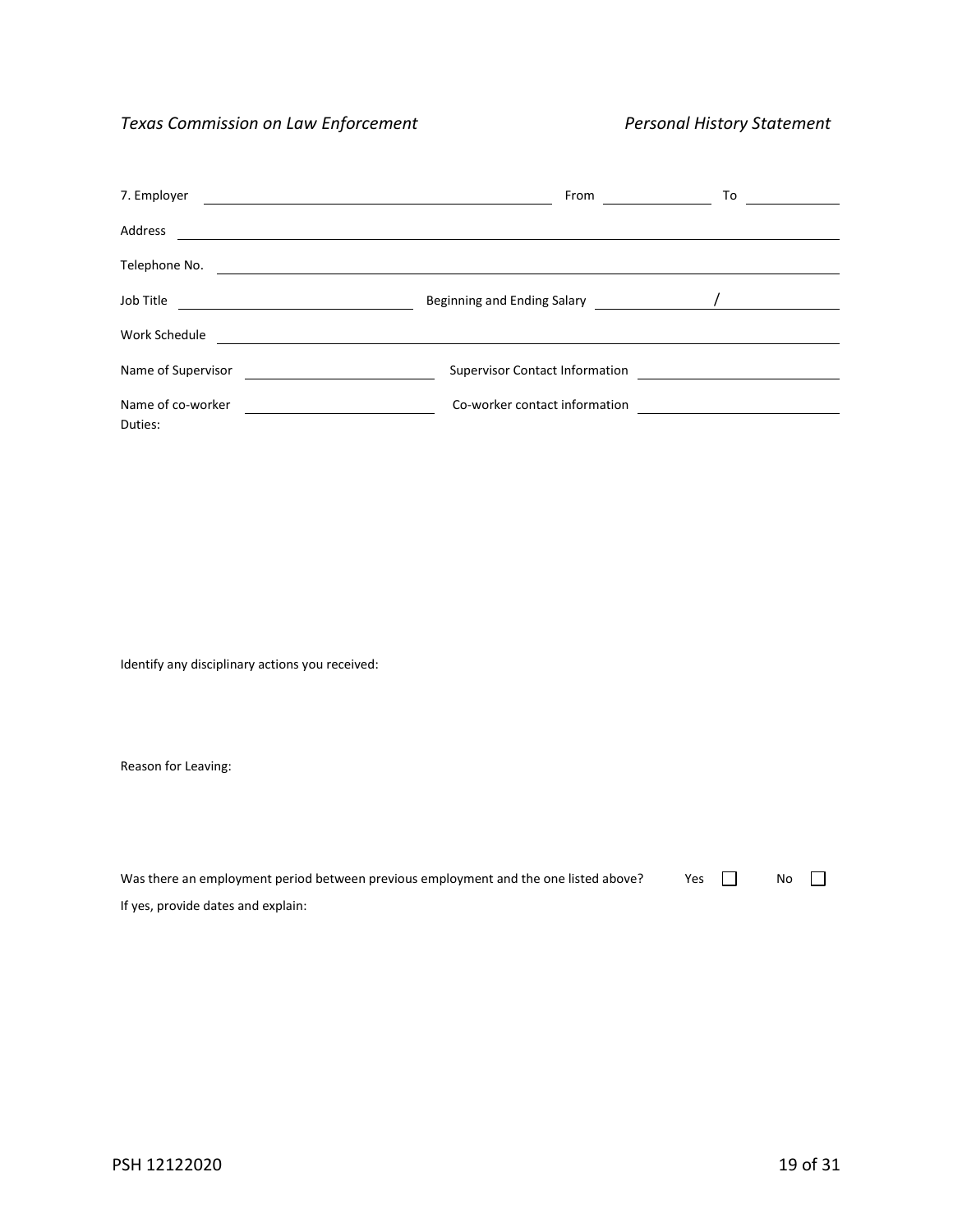| 8. Employer        | From                                  | To |
|--------------------|---------------------------------------|----|
| Address            |                                       |    |
| Telephone No.      |                                       |    |
| Job Title          |                                       |    |
| Work Schedule      |                                       |    |
| Name of Supervisor | <b>Supervisor Contact Information</b> |    |
| Name of co-worker  | Co-worker contact information         |    |
| Duties:            |                                       |    |

Identify any disciplinary actions you received:

| Was there an employment period between previous employment and the one listed above? | Yes In | No |  |
|--------------------------------------------------------------------------------------|--------|----|--|
| If yes, provide dates and explain:                                                   |        |    |  |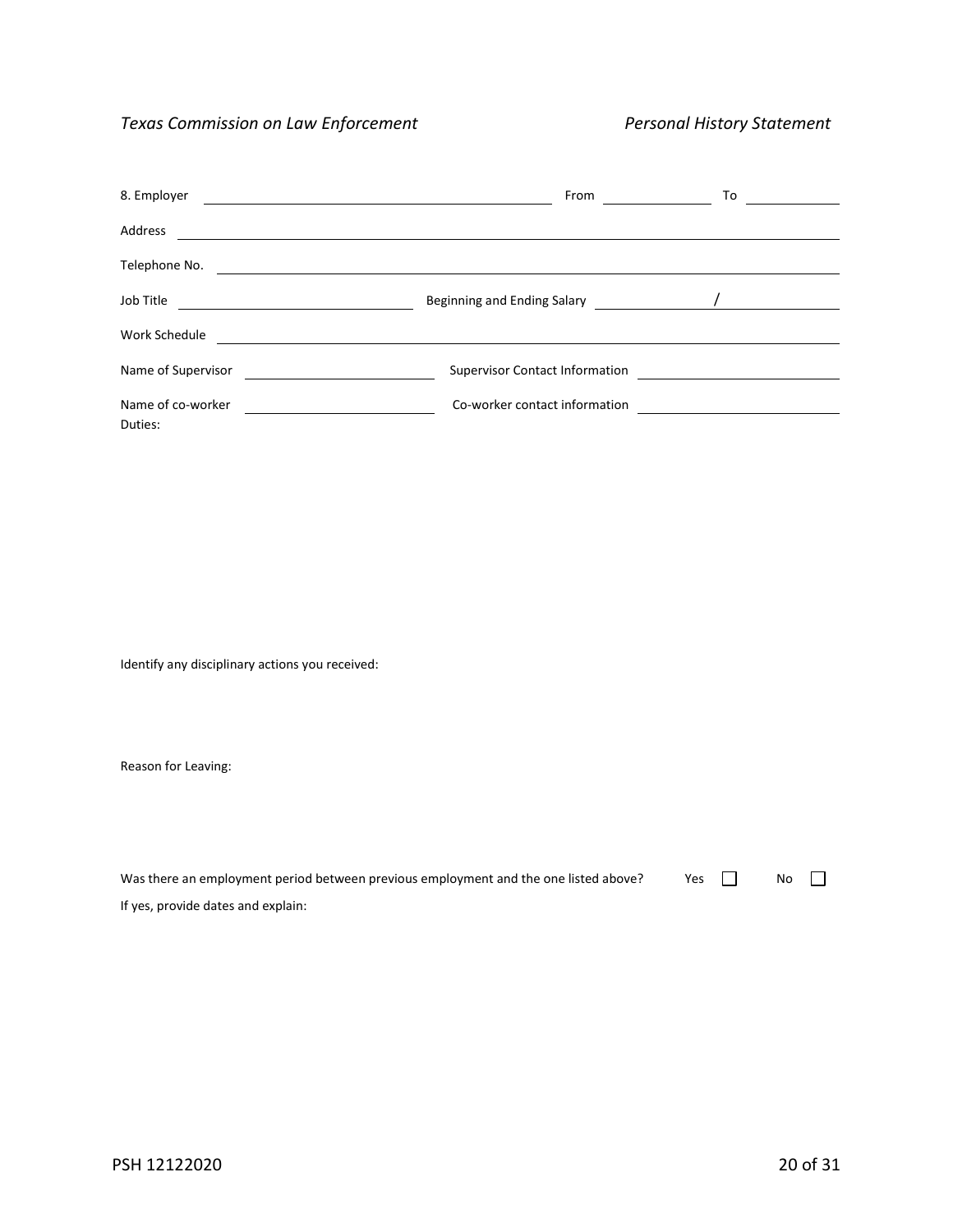|    | A) Have you ever been fired, released from probation, or asked to resign from any place of employment?                                                                                | Yes | No  |  |
|----|---------------------------------------------------------------------------------------------------------------------------------------------------------------------------------------|-----|-----|--|
|    | B) Were you ever involved in a physical/verbal altercation with a supervisor, co-worker, or customer?                                                                                 | Yes | No  |  |
|    | C) Have you ever resigned without giving two weeks-notice?                                                                                                                            | Yes | No. |  |
|    | D) Have you ever resigned in lieu of termination?                                                                                                                                     | Yes | No. |  |
| E) | Have you ever been accused of discrimination (such as sexual harassment, racial bias, sexual<br>orientation harassment, etc.) by a co-worker, superior, subordinate, and/or customer? | Yes | No  |  |
|    | F) Were you ever the subject of a written complaint at work?                                                                                                                          | Yes | No. |  |
|    | G) Have you ever been counseled at work due to lateness or absences?                                                                                                                  | Yes | No. |  |
|    | H) Did you ever receive an unsatisfactory performance review?                                                                                                                         | Yes | No. |  |
|    | I) Have you ever sold, released, or given away legally confidential information?                                                                                                      | Yes | Nο  |  |

If you answered "Yes" to any of the above questions, please explain your answer (include when, where, and the circumstances; indicate the corresponding question letter):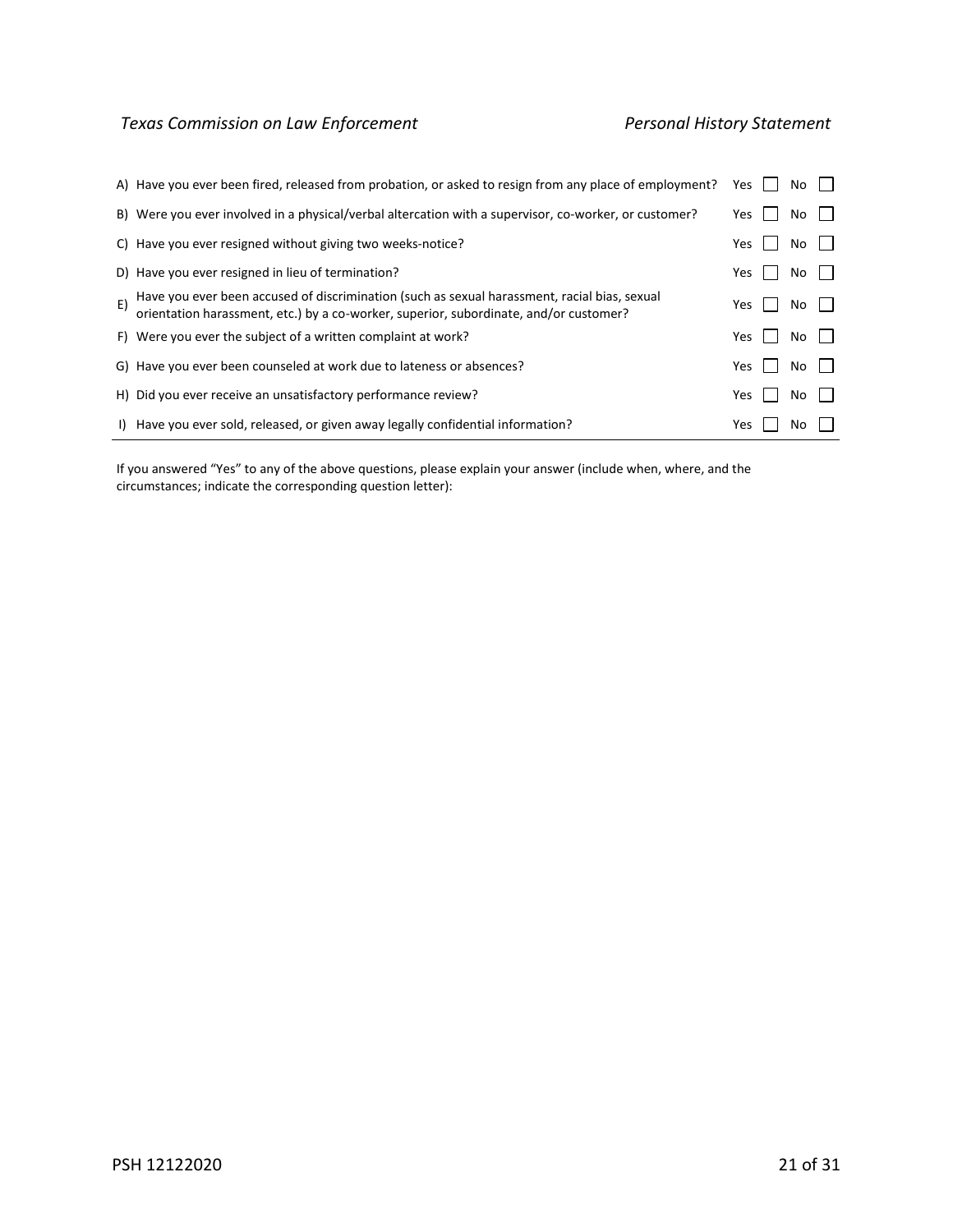#### **EDUCATIONAL HISTORY**

| High School(s)<br>attended | Address | Dates attended<br>From-To | Graduated<br>Yes/No |
|----------------------------|---------|---------------------------|---------------------|
|                            |         |                           |                     |
|                            |         |                           |                     |
|                            |         |                           |                     |

| Do you have a G.E.D. Certificate?                                |  |  |
|------------------------------------------------------------------|--|--|
| Were you <b>ever</b> expelled from school? If yes, give details: |  |  |
|                                                                  |  |  |

# Identify all colleges, universities, or technical schools you have attended:

| Name | City & State | Dates attended | Hrs.<br>completed | Major | Degree & Date |
|------|--------------|----------------|-------------------|-------|---------------|
|      |              |                |                   |       |               |
|      |              |                |                   |       |               |
|      |              |                |                   |       |               |

#### **MILITARY OBLIGATION**

| Have you ever served in the U.S. Armed Forces or State Military Forces?<br>Yes<br>No. |                          |                                                                                               |  |  |  |  |  |
|---------------------------------------------------------------------------------------|--------------------------|-----------------------------------------------------------------------------------------------|--|--|--|--|--|
| to                                                                                    | Highest Rank held        |                                                                                               |  |  |  |  |  |
|                                                                                       |                          |                                                                                               |  |  |  |  |  |
|                                                                                       | Unit                     |                                                                                               |  |  |  |  |  |
| Job Title(s) (e.g., Rifleman, Security)                                               |                          |                                                                                               |  |  |  |  |  |
|                                                                                       |                          |                                                                                               |  |  |  |  |  |
|                                                                                       | Yes                      | No.                                                                                           |  |  |  |  |  |
| to                                                                                    | <b>Current Rank held</b> |                                                                                               |  |  |  |  |  |
|                                                                                       |                          |                                                                                               |  |  |  |  |  |
|                                                                                       | Unit                     |                                                                                               |  |  |  |  |  |
|                                                                                       |                          | Date<br>Are you actively serving in a Reserve Unit (including State Military Forces)?<br>Date |  |  |  |  |  |

Job Title(s) (e.g., Rifleman, Security)

Have you **ever** been subject to a court martial or any other disciplinary proceeding under the Uniform Code of Military Justice? (Include non-judicial, Captain's mast, etc.) If "Yes", provide date(s), charge(s), military court(s), or authority(ies), and outcome(s).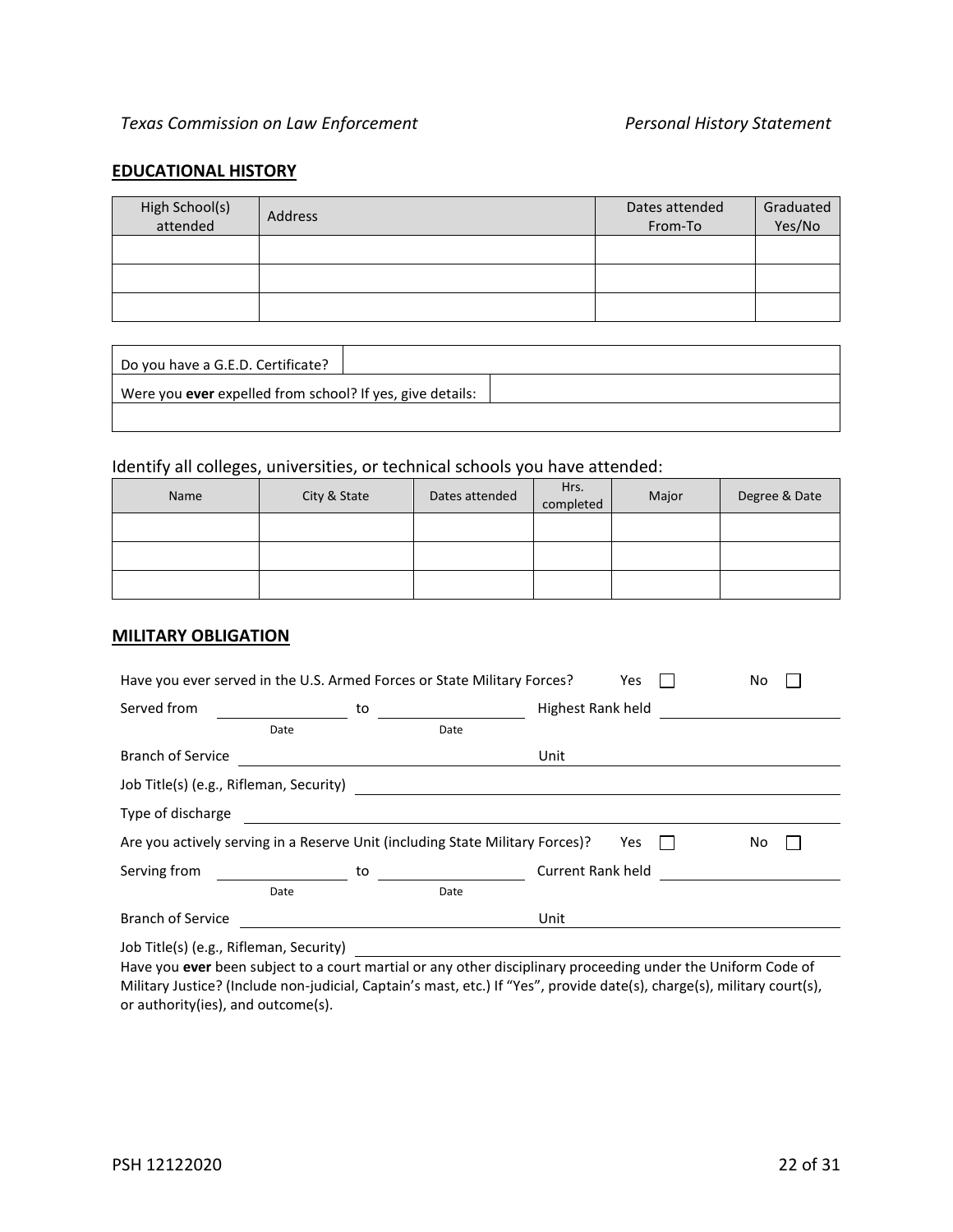#### **SPECIAL QUALIFICATIONS & SKILLS**

Identify any special licenses you hold (e.g., pilot, radio operator):

If you know a foreign language, indicate your fluency in each block below (excellent, good fair)

| Language | Understanding | Speaking | Reading | Writing |
|----------|---------------|----------|---------|---------|
|          |               |          |         |         |
|          |               |          |         |         |

Do you have any experience with firearms? Yes  $\Box$  No  $\Box$ 

#### **MEMBERSHIP IN ORGANIZATIONS (PAST AND PRESENT)**

| Name & Address | Type (e.g., social, fraternal, professional) | From | To |
|----------------|----------------------------------------------|------|----|
|                |                                              |      |    |
|                |                                              |      |    |
|                |                                              |      |    |

Have you **ever** been an officer or a member of, or made a contribution to, an organization that advocates or practices the commission of acts of force or violence to discourage others from exercising their rights under the U.S. Constitution or right granted by law?

Yes  $\Box$  No  $\Box$ 

#### **PERSONAL DECLARATIONS**

| Do you consume alcoholic beverages?                                                                                                                                                                                       | <b>Yes</b>        | If "Yes", how often?<br>No    |  |  |  |
|---------------------------------------------------------------------------------------------------------------------------------------------------------------------------------------------------------------------------|-------------------|-------------------------------|--|--|--|
| Have you ever used marijuana or hashish?                                                                                                                                                                                  | Yes               | If yes, when last used?<br>No |  |  |  |
| Have you ever used any illegal drug (including a performance-enhancing steroid) not prescribed by a physician?                                                                                                            |                   |                               |  |  |  |
| Yes<br>No                                                                                                                                                                                                                 | If yes, how often | When last used                |  |  |  |
| Provide explanation:                                                                                                                                                                                                      |                   |                               |  |  |  |
| Have you ever sold or furnished controlled substances or prescription drugs to anyone?<br>Yes<br>No<br>If yes, give<br>details:                                                                                           |                   |                               |  |  |  |
| Are there any incidents in your life, or details not mentioned herein, which may influence this department's<br>evaluation of your suitability from employment as a police officer?<br>المتحاوية والمستحدث المتحدث والكلا |                   |                               |  |  |  |

If yes, explain: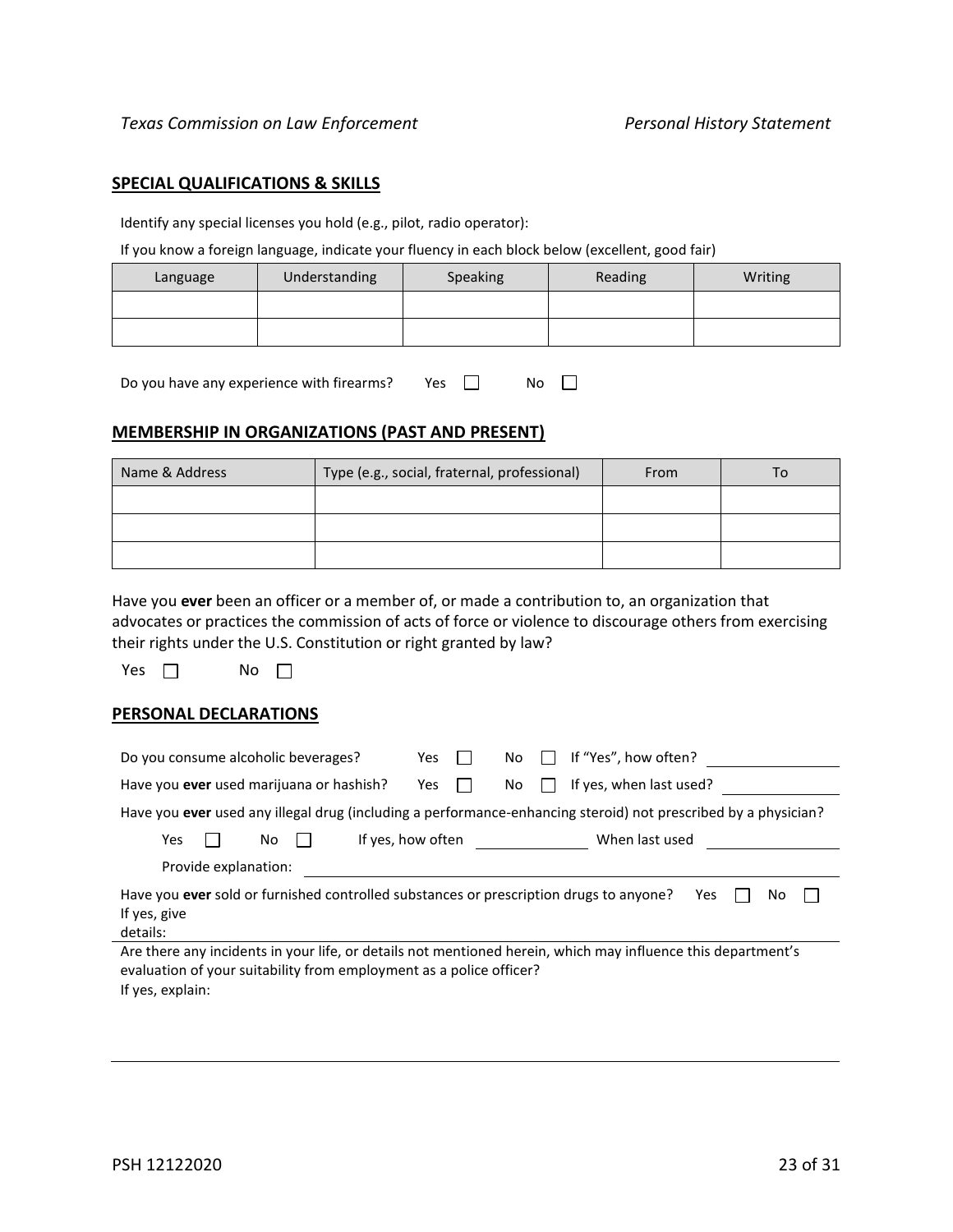Within the past seven years OR at any time after you were first employed in law enforcement, have you ever committed any of the following misdemeanors?

|              | A) Annoying/obscene phone calls                                                                       | Yes        | No  |  |
|--------------|-------------------------------------------------------------------------------------------------------|------------|-----|--|
|              | B) Assault (use of force or violence upon another)                                                    | Yes        | No. |  |
|              | C) Assault on a family member (use of force or violence upon a family member                          | Yes        | No. |  |
|              | D) Brandishing a weapon (any type of weapon)                                                          | Yes        | No  |  |
|              | E) Contributing to the delinguency of a minor                                                         | Yes        | No  |  |
|              | F) Defrauding an innkeeper (not paying for food or room at a hotel/motel)                             | Yes        | No  |  |
|              | G) Driving under the influence of alcohol and/or drugs                                                | Yes        | No. |  |
|              | H) Drunk in public (being so intoxicated in a public place that you're not able to care for yourself) | Yes        | No. |  |
| $\mathbf{D}$ | Hit and run collision (no injuries)                                                                   | Yes        | No. |  |
| J)           | Impersonating a peace officer                                                                         | <b>Yes</b> | No  |  |
|              | K) Indecent exposure (including flashing or mooning)                                                  | Yes        | No  |  |
|              | L) Joyriding (using a car or other vehicle without owner's permission)                                | Yes        | No  |  |
|              |                                                                                                       |            |     |  |

If you answered "Yes" to any of the above questions, please explain your answer (include when, where, and the circumstances; indicate the corresponding question letter):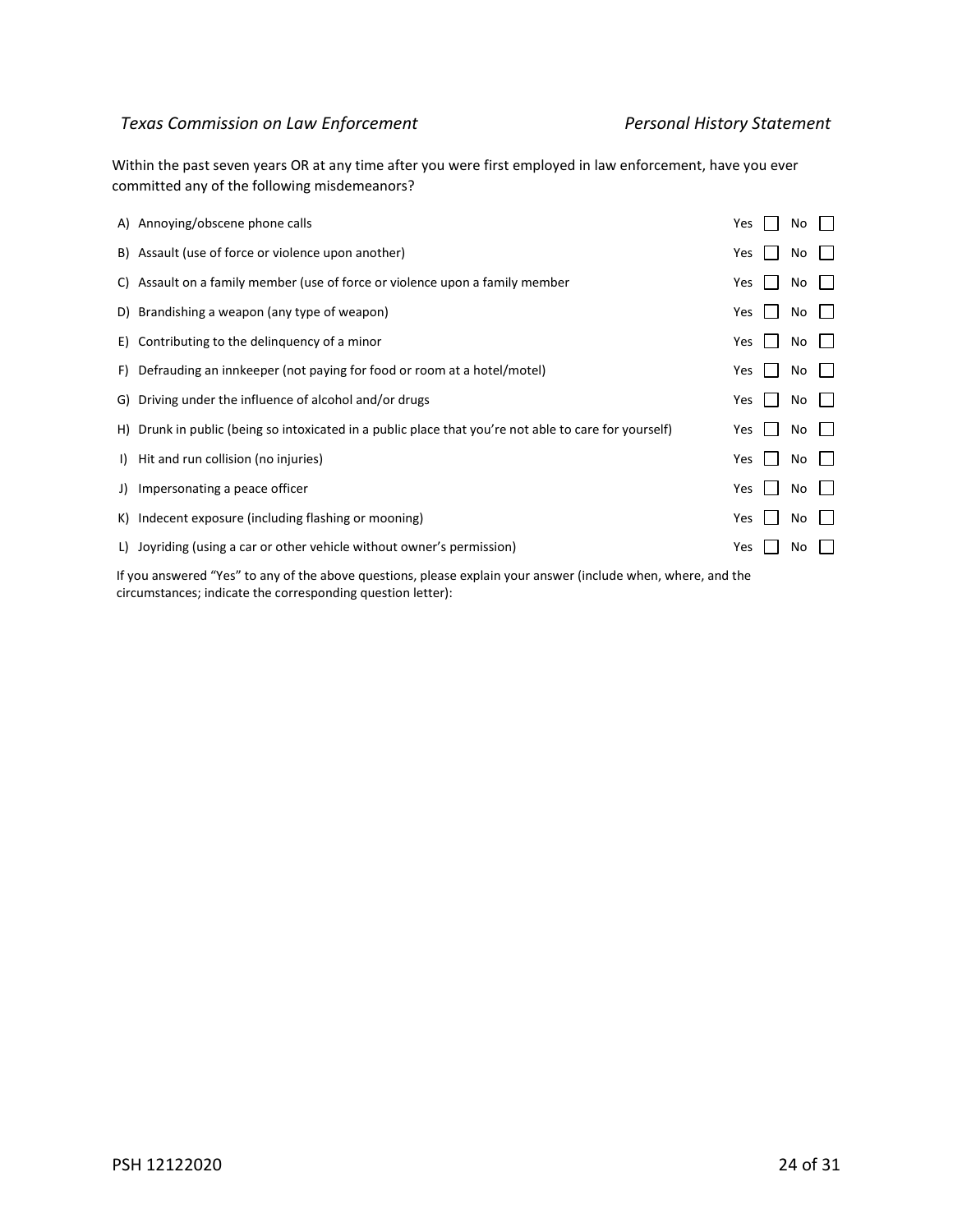At any time in your life, have you ever committed any of the following?

|     | A) Arson (intentionally destroying property by setting a fire)                        | Yes | No |  |
|-----|---------------------------------------------------------------------------------------|-----|----|--|
| B)  | Assault with a deadly weapon                                                          | Yes | No |  |
| C)  | Theft of a vehicle and/or vehicle parts                                               | Yes | No |  |
| D)  | Burglary (entering a structure or vehicle to commit theft or other crime)             | Yes | No |  |
| E)  | Child molestation (performing unlawful acts with a child)                             | Yes | No |  |
| F)  | Accessing, producing, or possessing child pornography                                 | Yes | No |  |
| G)  | Injury to a child, elderly, and/or disabled                                           | Yes | No |  |
| H). | Embezzlement (theft of money or other valuables entrusted to you)                     | Yes | No |  |
| I)  | Felony drunk driving (involving injuries)                                             | Yes | No |  |
| J)  | Forcible rape or other act of unlawful intercourse/sexual activity                    | Yes | No |  |
| K)  | Forgery (falsifying any type of document, check certificate, license, currency, etc.) | Yes | No |  |
| L)  | Hit and run (with injuries)                                                           | Yes | No |  |
|     | M) Hate crime                                                                         | Yes | No |  |
| N)  | Insurance fraud                                                                       | Yes | No |  |
| O)  | Theft (value of over \$500 and/or any firearm)                                        | Yes | No |  |
| P)  | Murder, homicide, or attempted murder                                                 | Yes | No |  |
| Q)  | Perjury (lying under oath)                                                            | Yes | No |  |
| R)  | Possession of an explosive/destructive device                                         | Yes | No |  |
| S)  | Robbery (theft from another person using a weapon, force, or fear)                    | Yes | No |  |
| T)  | <b>Stalking</b>                                                                       | Yes | No |  |
| U)  | <b>Blackmail or extortion</b>                                                         | Yes | No |  |
|     | V) Any other act amounting to a felony                                                | Yes | No |  |
|     |                                                                                       |     |    |  |

If you answered "Yes" to any of the above questions, please explain your answer (include when, where, and the circumstances; indicate the corresponding question letter):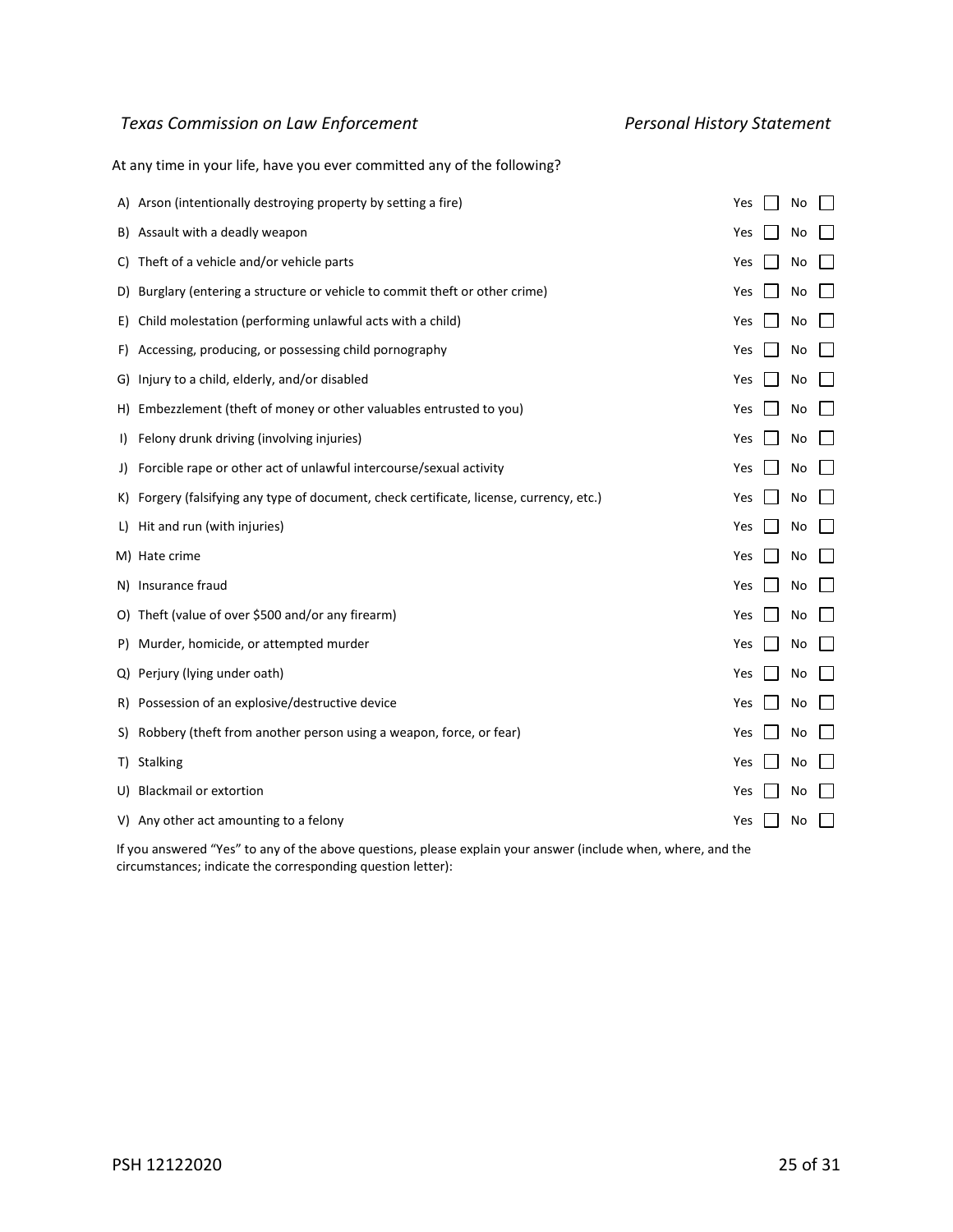#### **ADDITIONAL SPACE**

Duplicate this page as needed to include additional information that does not fit elsewhere on this form (e.g., additional family members, schools, residences, employers, explanations to questions, etc.). Identify the corresponding section, page number, and specific item being referenced.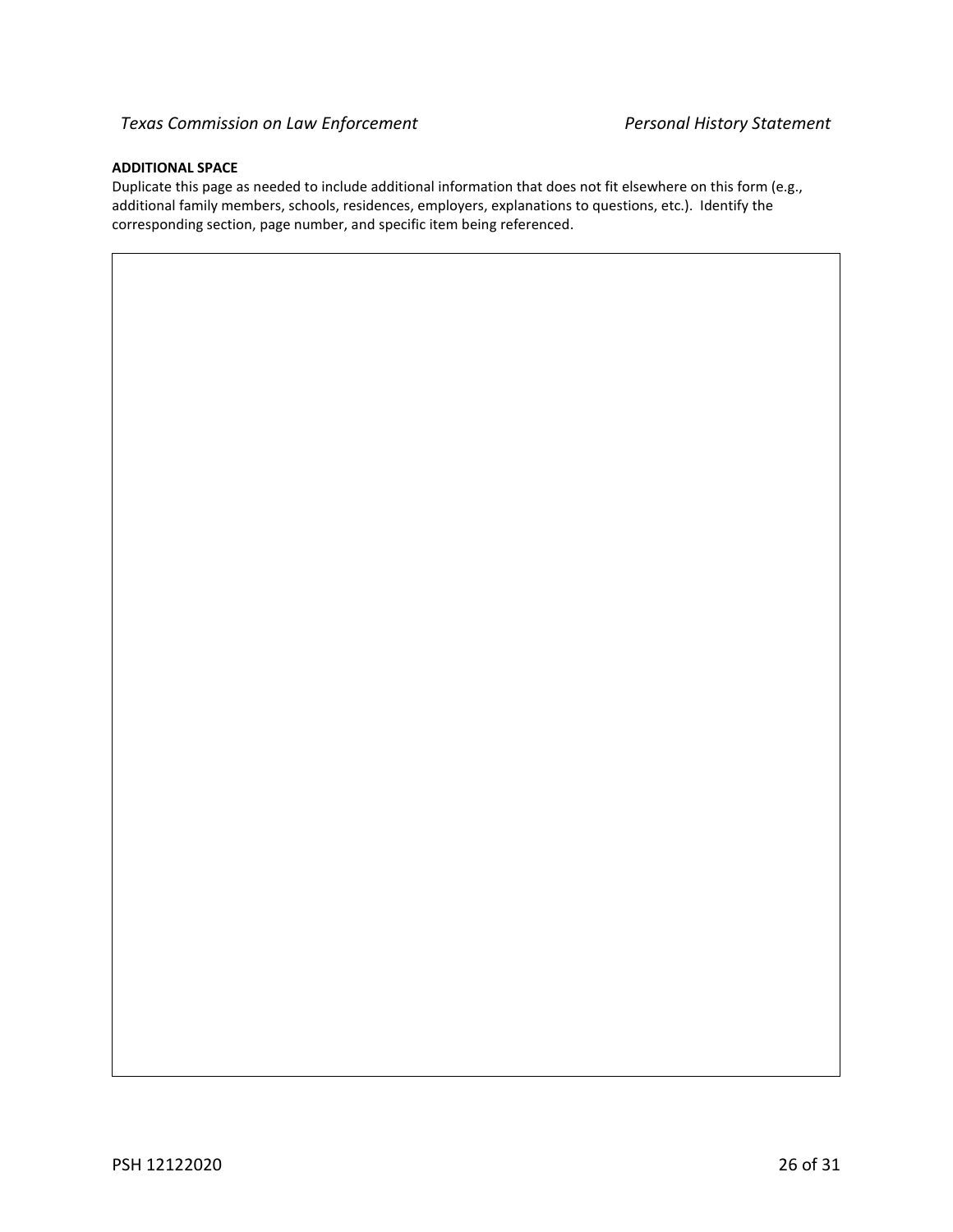Have you **ever** been employed or applied with any other law enforcement agency? Yes  $\Box$  No  $\Box$ 

| Agency Name & Address | Date Applied or Hired | Result |
|-----------------------|-----------------------|--------|
|                       |                       |        |
|                       |                       |        |
|                       |                       |        |
|                       |                       |        |
|                       |                       |        |
|                       |                       |        |
|                       |                       |        |
|                       |                       |        |

If yes, please identify to the best of your knowledge:

Identify any additional information you think should be considered in your application for the position you are seeking and/or any further explanation of answers to previous questions:

I hereby certify that there are no misrepresentations, omissions, or falsifications in the foregoing statements and answers to the above questions. I fully understand that any misrepresentations, omission, or falsification may deem me permanently unsuitable, or if hired, may lead to the termination of my employment.

|                                                                              | Signature of applicant                                                                                                                          |
|------------------------------------------------------------------------------|-------------------------------------------------------------------------------------------------------------------------------------------------|
|                                                                              |                                                                                                                                                 |
|                                                                              | Date                                                                                                                                            |
| Before me personally appeared<br>instrument of his/her free will and accord. | who stated this document and its<br>Intent was explained to him/her that he/she has full knowledge of its purpose and that he/she executed this |
| Sworn to and subscribed before me on this                                    | day of                                                                                                                                          |
| SEAL                                                                         | Signature of Notary<br>My Commission Expires:                                                                                                   |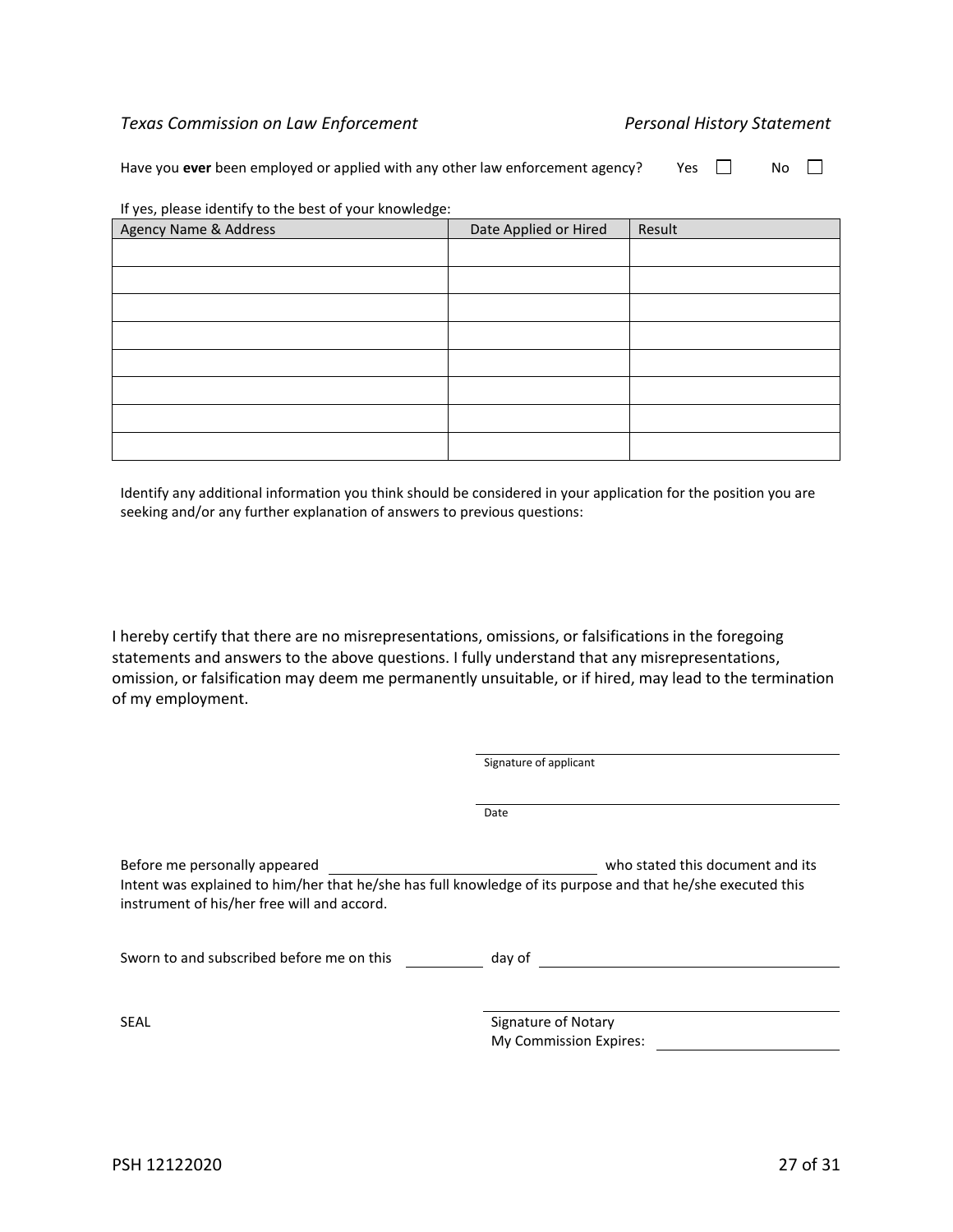#### **EMPLOYMENT TERMINATION HISTORY RELEASE**

**NAME (LAST, FIRST, MIDDLE INITIAL) SOCIAL SECURITY NUMBER DEPARTMENT REQUESTING RECORDS**

**I understand** that a report is submitted to the Commission each time I resign or am terminated from employment or appointed with a law enforcement agency.

**I understand** the report must include an explanation of the circumstances of my resignation or termination.

**I understand** the chief administrator of each law enforcement agency with which I apply for employment may request the contents of each report that pertains to resignation or termination due to substantiated incidents of excessive force or violations of law other than traffic offenses.

**I understand** the Commission is not liable for civil damages for providing information contained in a report concerning the circumstances cited above, **when a written request, on agency letterhead, from a chief administrator and this release is presented to the Commission;** and

**I understand** a law enforcement agency, chief administrator or other law enforcement official is not liable for civil damages for a report made by that agency or person if the report is made in good faith.

**I expressly waive my right** to hold the Commission, law enforcement agency, chief administrator of the law enforcement agency, or other law enforcement official liable for civil damages for the contents of reports concerning my resignation or termination as a peace officer, reserve law enforcement officer, county jailer, or public security officer which are on file with the Commission, if the law enforcement agency, chief administrator or the law enforcement agency, or other law enforcement official made the report in good faith; and

**I expressly waive my right** to hold the Commission, law enforcement agency, chief administrator of a law enforcement agency, or other law enforcement official liable for civil damages for any action based on information contained in my reports concerning the circumstances of my resignation or termination from prior employment or appointment with a law enforcement agency.

**I have read and understand the foregoing statements. I hereby authorize the Commission to release all reports concerning my resignation or termination pertaining to circumstances cited above as a peace officer, reserve law enforcement officer, county jailer, or public security officer which are on file with the Commission to the department named above.**

| Signature of Licensee                     | Date                   |  |
|-------------------------------------------|------------------------|--|
|                                           |                        |  |
|                                           |                        |  |
| Sworn to and subscribed before me on this | day of                 |  |
|                                           |                        |  |
|                                           |                        |  |
| Printed Name of Notary                    | Signature of Notary    |  |
|                                           |                        |  |
| Notary public in and for, State of Texas  |                        |  |
| Notary Seal or Stamp                      | My Commission Expires: |  |
|                                           |                        |  |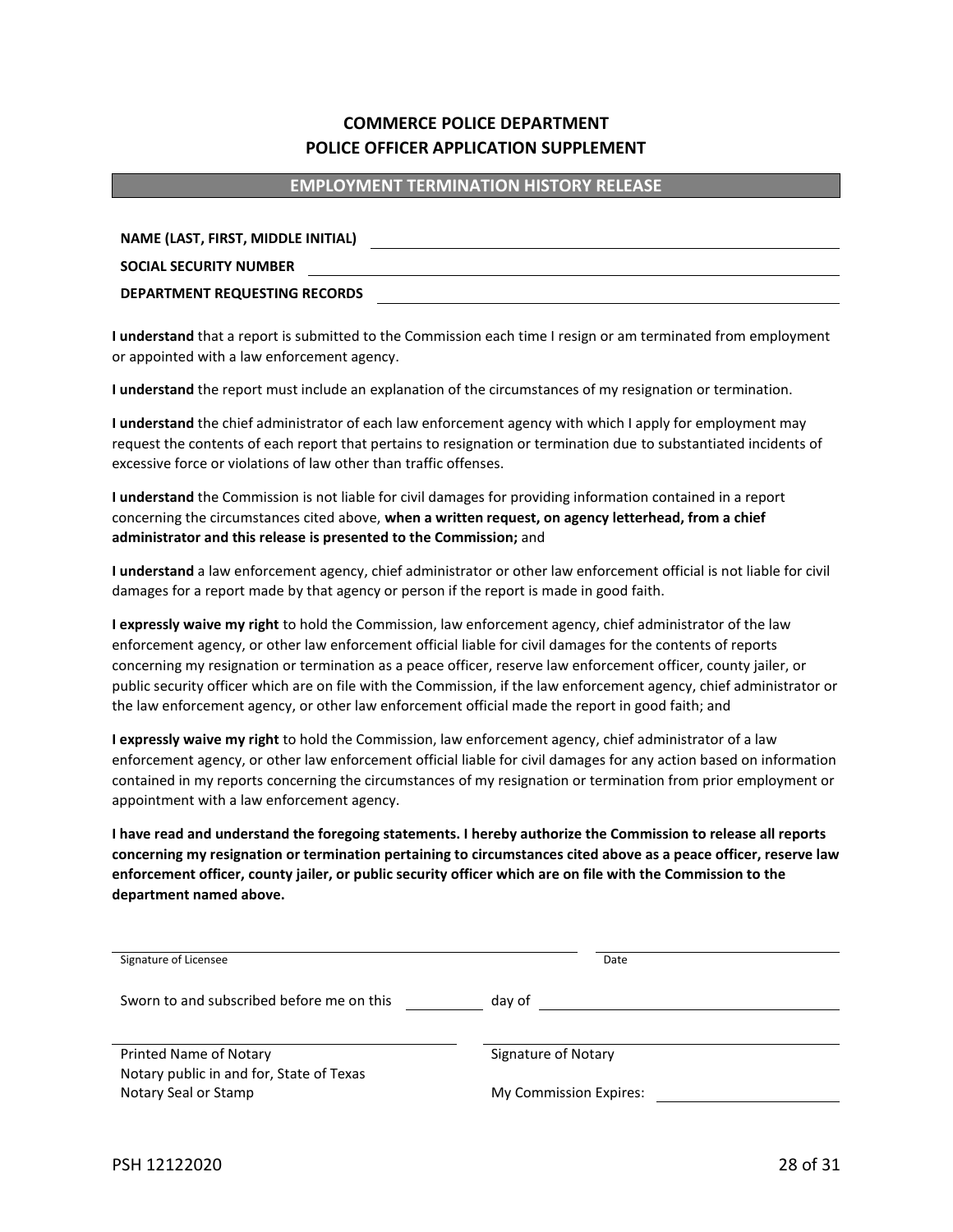### **REPRESENTATION**

I represent and warrant the answers I have made to each and all of the questions contained in this form are complete and true to the best of my knowledge and belief. **I understand that any false information or misrepresentation provided by me may result in and is sufficient cause for the Commerce Police Department immediately rejecting my application for employment and/or immediately terminating my employment.**

In submitting this Application Supplement, I authorize investigation of all statements contained herein and contained in my CPD Application for Employment. In order that the Commerce Police Department may be fully informed as to my personal character and qualifications for employment, I refer to each of my former employers and to any other person who is identified herein or who may have information concerning me. As this information is furnished at my express consent and for my benefit, I do hereby release such individuals from any and all liability for damage of whatsoever nature on account of furnishing such information.

I understand that this application is the property of Commerce Police Department. If I am accepted for employment, I understand that this application will become part of my permanent file maintained by the Police Department.

#### **Signature of Applicant Date**

### **CITY OF COMMERCE POLICY STATEMENT**

The City of Commerce is an Equal Employment Opportunity Employer and shall not discriminate against any employee or applicant for employment because of age, gender, marital status, national origin, religion, race, or disability.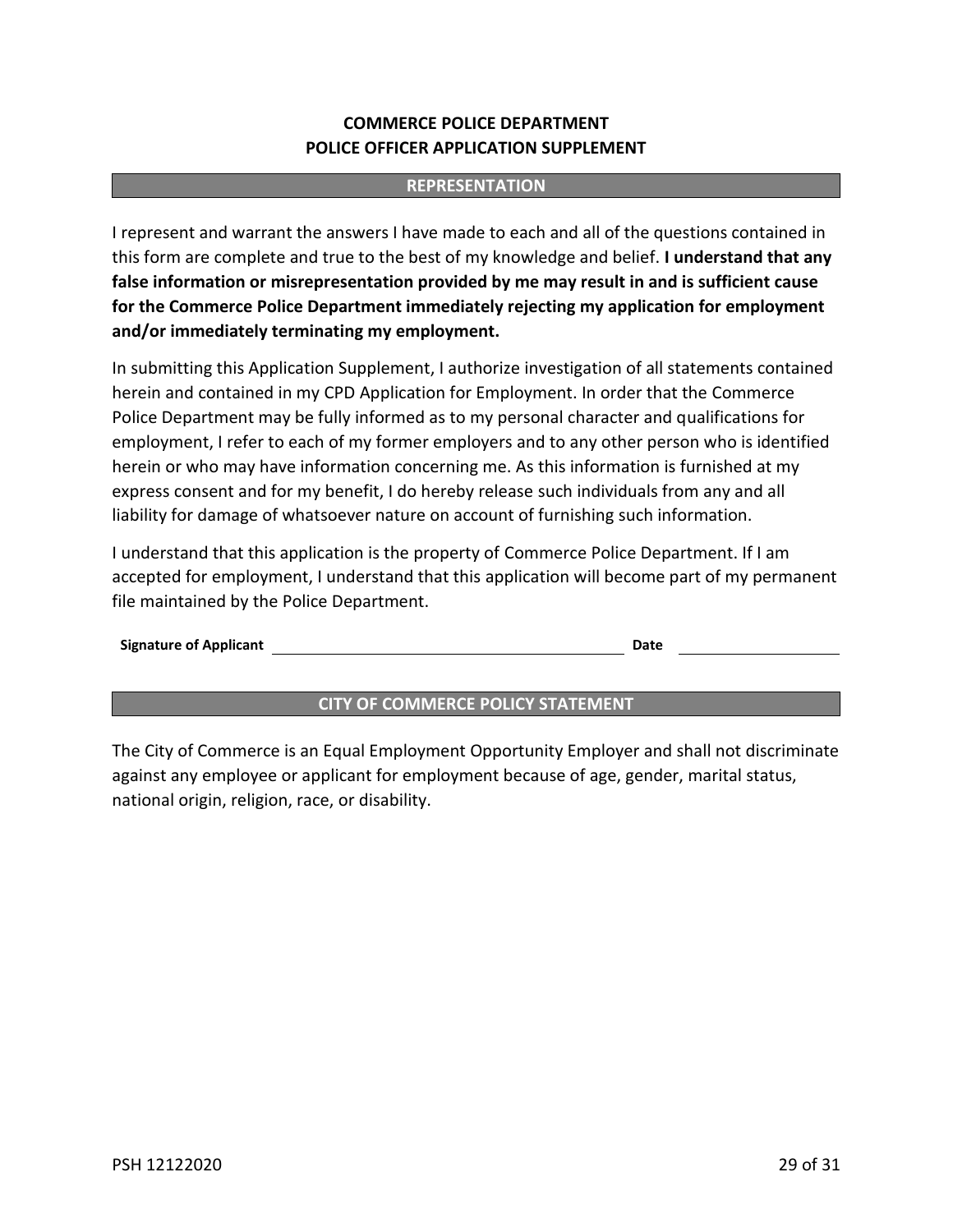# **PERSONAL INQUIRY WAIVER FORM AUTHORITY TO RELEASE INFORMATION**



I, \_\_\_\_\_\_\_\_\_\_\_\_\_\_\_\_\_\_\_\_\_\_\_\_\_\_\_\_\_\_\_\_\_\_\_\_\_, request and authorize you to furnish the Commerce, Texas, Police Department, any and all information that you may possess concerning me, including any and all medical, physical, and psychological records or reports. This waiver expressly includes any and all records, recordings or reports of a confidential or privileged nature, and photocopies of same, if requested. I authorize full disclosure of all records concerning myself regardless of any agreement I may have made with you previously to the contrary, or any statute or policy that may make these records confidential.

I hereby release you, your organization or others from liability or damage that may result from furnishing the requested information.

I understand that any documents provided will not be returned to me and that confidential information will not be provided to me if I am not hired. I also give express permission to reveal any illegal and/or unbecoming conduct discovered to any department I am currently employed by.

| Applicant's Signature                                                    | Date             |  |
|--------------------------------------------------------------------------|------------------|--|
|                                                                          |                  |  |
|                                                                          |                  |  |
| Sworn and subscribed before me, a Notary Public, in and for the State of |                  |  |
| this the<br>day of                                                       |                  |  |
|                                                                          |                  |  |
|                                                                          |                  |  |
|                                                                          |                  |  |
| <b>Print Notary Name</b>                                                 | Notary Signature |  |
|                                                                          |                  |  |
| My Commission expires:                                                   |                  |  |
|                                                                          | (Seal)           |  |
|                                                                          |                  |  |